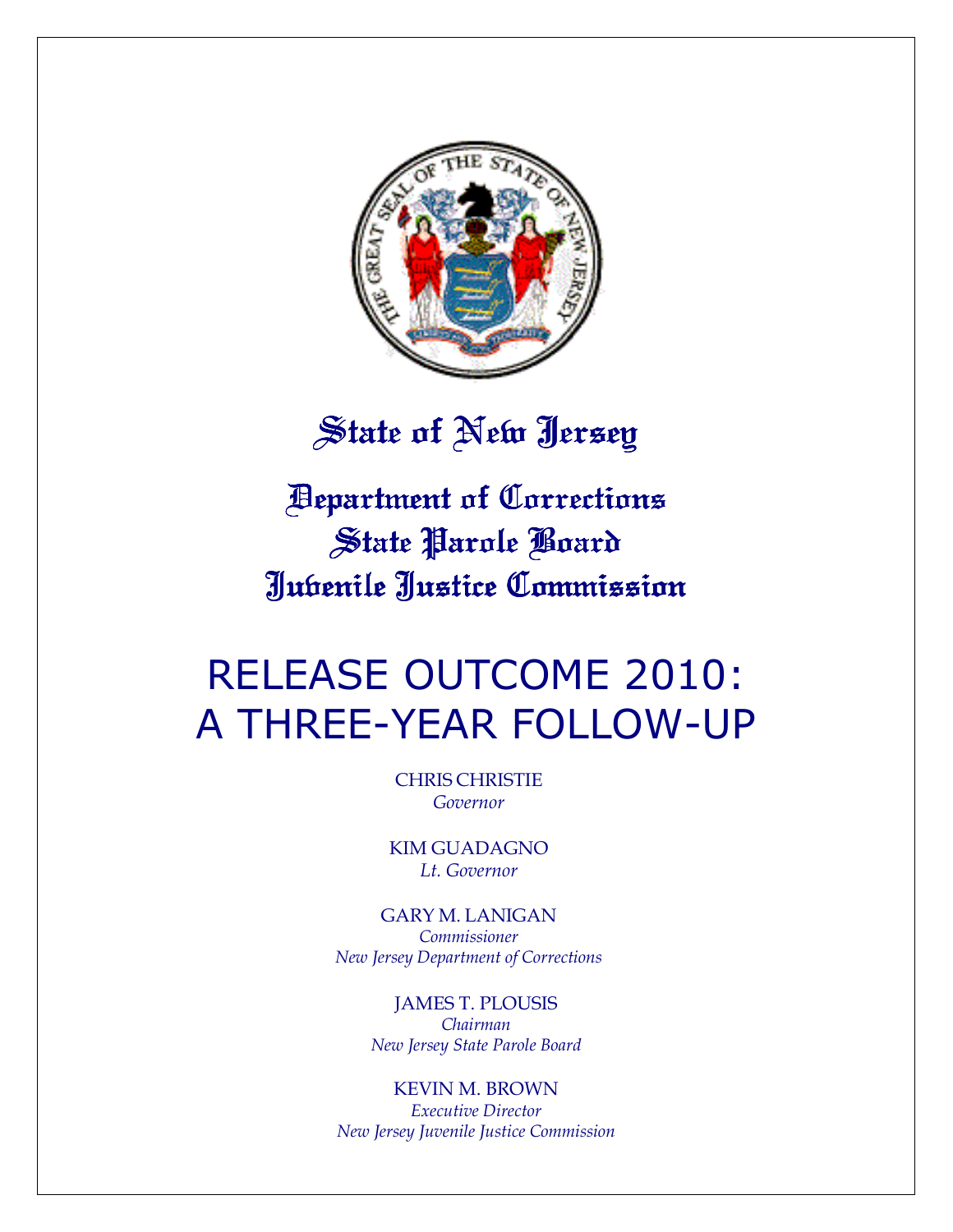## Acknowledgements

## New Jersey Department of Corrections

**Gary M. Lanigan**  *Commissioner*  **Judi Lang**  *Chief of Staff*  **Kristen M. Zgoba, Ph.D.**  *Supervising Research Scientist I*  **Sabrina Haugebrook, MPA, MS**  *Research Scientist II*  **Laura M. Salerno, Ph.D.**  *Research Scientist II* 

## New Jersey State Parole Board

**James T. Plousis**  *Chairman*  **David W. Thomas**  *Executive Director*  **Lawrence Gregorio**  *Deputy Executive Director*  **Deborah Mohammed-Spigner, Ph.D.**  *Research Scientist II* 

## New Jersey Juvenile Justice Commission

**Kevin M. Brown**  *Executive Director*  **Rob Montalbano**  *Interim Deputy Executive Director of Programs*  **John E. Vanloan**  *Administrative Analyst II* 

## New Jersey Office of Information Technology

**Kevin May**  *Deputy Chief Technology Officer* **Martina Pastor**  *Data Warehousing Manager* **Jessica Costanzo**  *OIT Information Architect*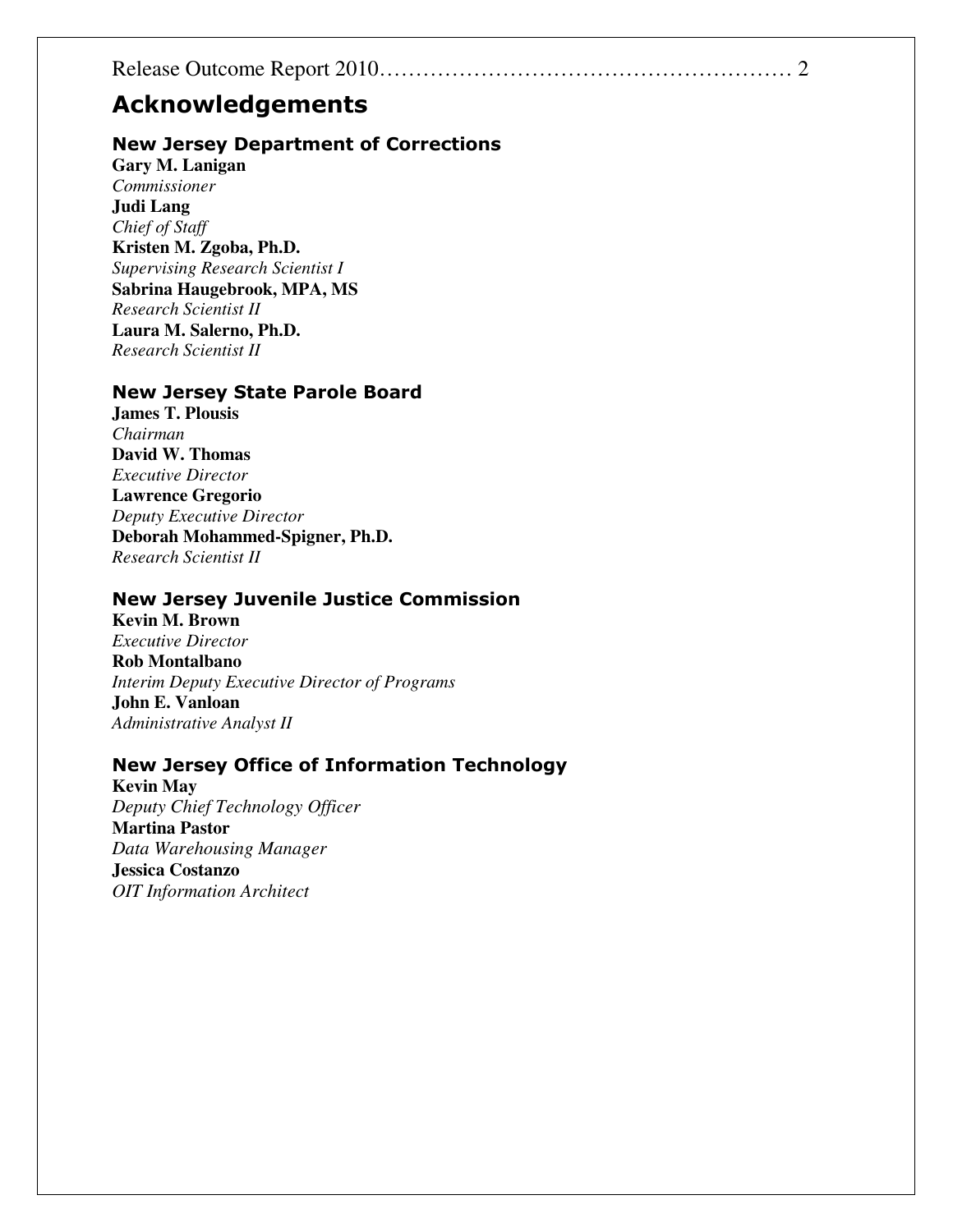|--|--|

## Table of Contents

| <b>Acknowledgements</b>          |   |
|----------------------------------|---|
| <b>Executive Summary</b>         |   |
|                                  |   |
| <b>Introduction</b>              | Ь |
| <b>Agency Mission Statements</b> |   |
| Methodology                      |   |

| <b>Results: New Jersey Department of Corrections and New Jersey</b> |  |
|---------------------------------------------------------------------|--|
| <b>State Parole Board</b>                                           |  |
| <b>2010 Release Cohort Characteristics</b>                          |  |
| <b>2010 Release Cohort Recidivism Characteristics</b>               |  |
| <b>Three Year Comparison of Percentages</b>                         |  |
| <b>Cumulative Rearrest Rates</b>                                    |  |
| 2010 Release Offenders Most Serious Offense                         |  |
| <b>Factors Associated with Recidivism</b>                           |  |
| <b>Results: Juvenile Justice Commission</b>                         |  |
| <b>Overall Recidivism Rates for Youth</b>                           |  |
| <b>Time to Failure in Months</b>                                    |  |
| <b>Recidivism by Offender Status</b>                                |  |
| <b>Factors Associated with Recidivism</b>                           |  |
|                                                                     |  |

## Conclusion 23

Notes 26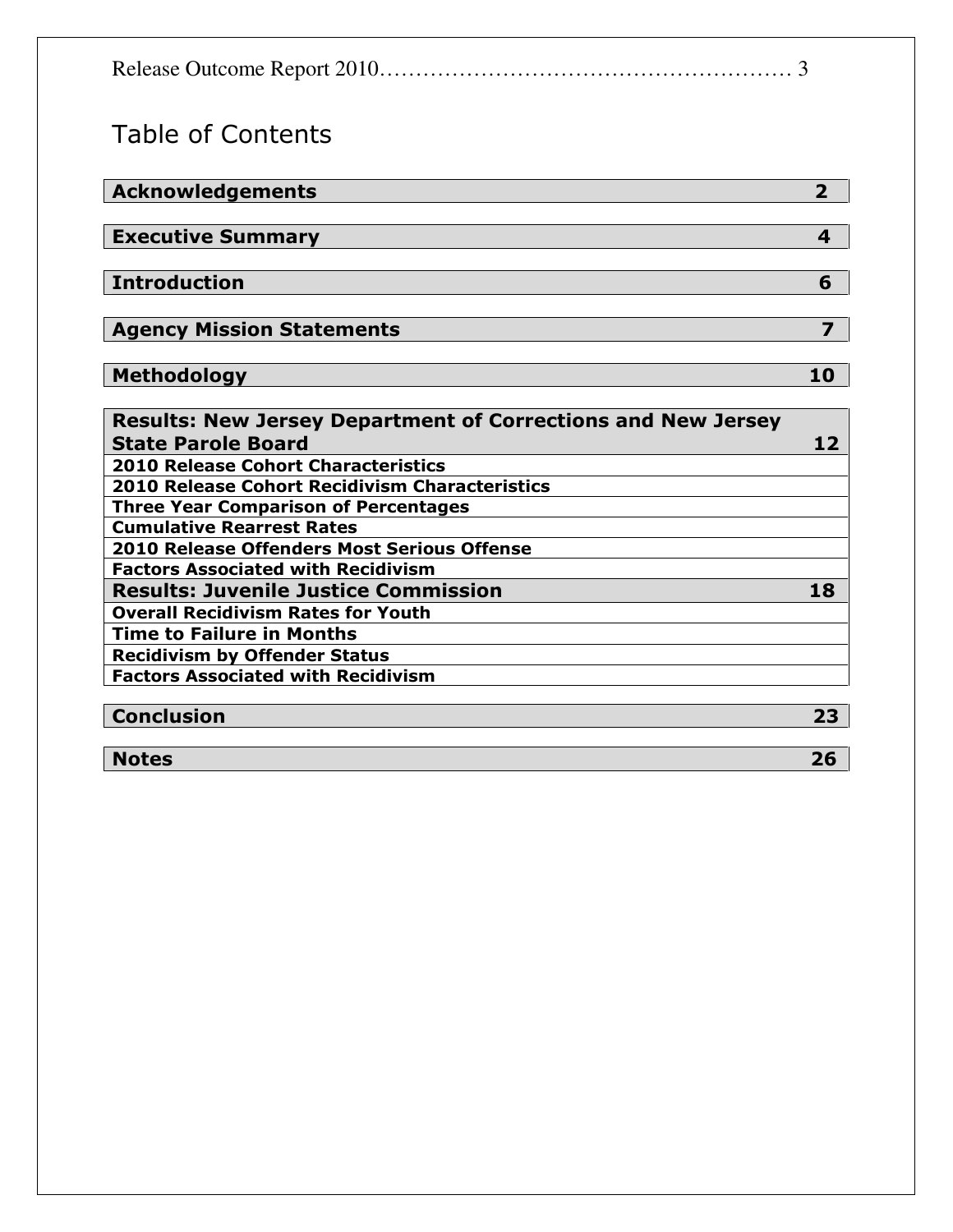## **EXECUTIVE SUMMARY**

## **OVERALL FINDINGS**

- In 2010, the State of New Jersey maintained the same recidivism rates from 2009 for rearrests and reincarcerations, 53% and 32% respectively. However, there was a minor upward trend in the rate of reconvictions, moving to  $42\%$ . This represents a 7.6% increase in the percentage of reconvictions.
- Approximately 68 % of adult offenders did not return to prison within the 3 year analysis of this report.

## **SAMPLE CHARACTERISTICS OF 2010 RELEASE COHORT**

- The adult cohort was comprised of 11,388 offenders: 7,078 supervised offenders  $(62.2\%)$ and 4,310 (37.8%) unsupervised offenders.
- The juvenile cohort was comprised of 696 releases.
- The race of the adult cohort was comprised of 24.2% Caucasian, 58.1% African American, 17.1% Hispanic and .6% other races.
- Male offenders comprised 92.7% of the released cohort and the female cohort comprised 7.3%.
- The median time served for the adult cohort was 521 days, with 50% of the sample serving under 18 months.
- The majority of adult offenders served time for a drug offense (38.7%), followed by a violent offense (26.8%).
- The majority of the sample had no previous NJDOC admission (44%), while 15% had one previous admission, approximately 25% had 2-3 previous admissions and the remaining 16% had 4+ previous NJDOC admissions.

## **TOTAL ADULT COHORT RECIDIVISM CHARACTERISTICS**

- 53.4% of the cohort was rearrested; this is the same rate as with the 2009 release cohort. Numbers ranged from 0- 24 rearrests over the 3 year period.
- 41.8% of the cohort was reconvicted, this is a 7.6% increase from the 2009 release cohort and the number of reconvictions ranged from 0-14.
- 32.0 % of the cohort was reincarcerated, which is identical to the 2009 release cohort. The number of reincarcerations ranged from 0-8.
- For those offenders who were rearrested, the average time to failure was one year (mean=364 days; median= 282 days, sd= 287 days).
- For those parolees who violated parole, the average time to parole violation was just over one year (mean=408 days, median= 334 days, sd= 292 days).
- When examining admission crime, offenders who originally served time for "other" crimes, property crimes and drugs, were rearrested at the highest proportions. The category of "other" crimes included offenses that did not fit into the 5 typologies, such as, crimes against the courts (contempt), traffic offenses, non-violent family offenses, decency offenses, public order and immigration offenses.
- However, drug, property and violent crimes were the crimes upon which offenders were most likely to return to prison.

## **ADULT RELEASE COHORT RECIDIVISM DIFFERENCES**

• Compared to supervised offenders (48% rearrest and 35% reconviction), unsupervised offenders had higher rates of rearrest (63%) and reconviction (53%); however, supervised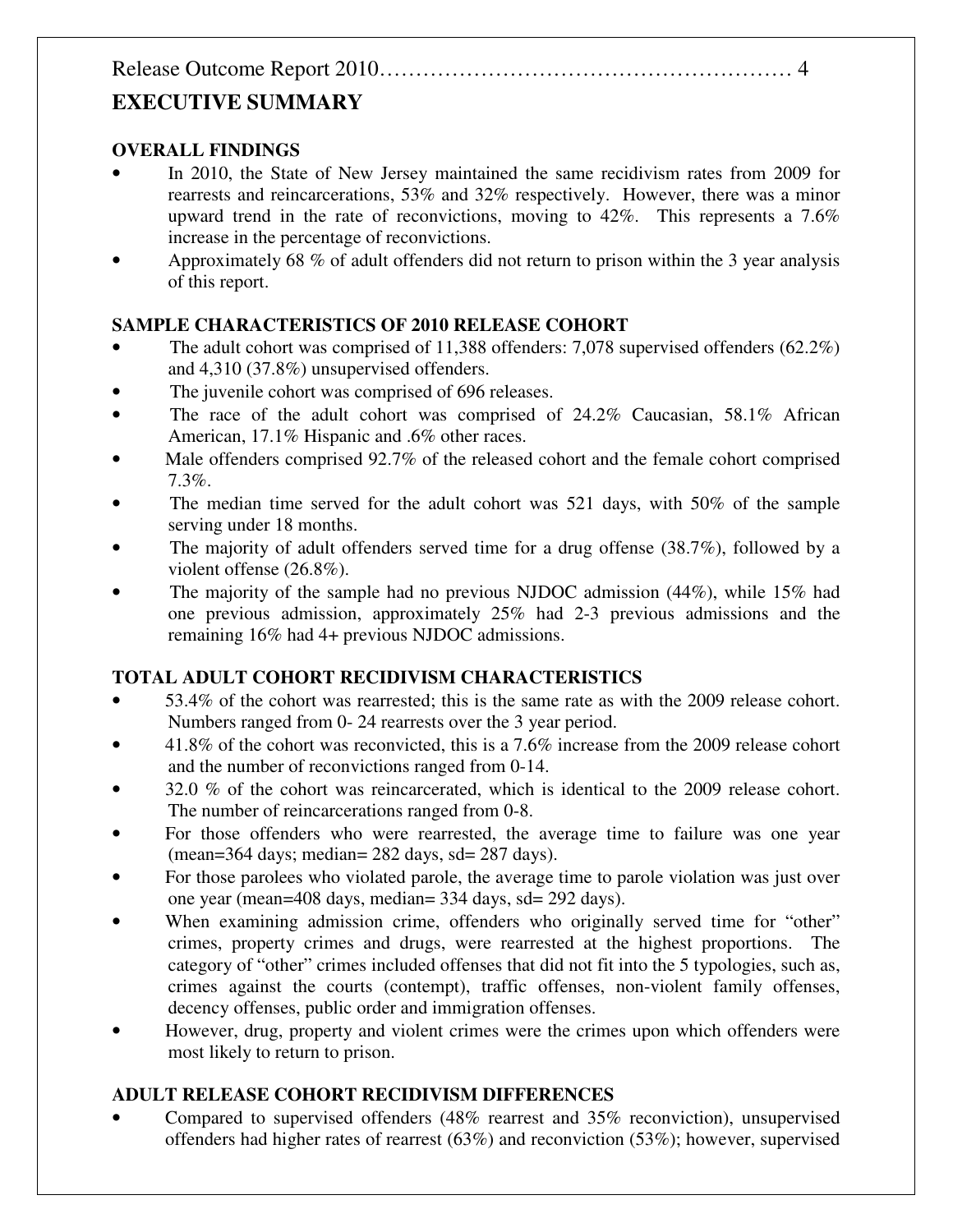offenders had a higher rate of reincarceration (36%) compared to unsupervised offenders (25%). Comparative statistics related to supervised vs. unsupervised offenders may sometimes be misinterpreted because supervised offenders are subject to greater scrutiny than unsupervised offenders and may be returned to prison due to technical violations or other reasons that would not be identified in someone who is not closely supervised.

- Proportionally more of the unsupervised group of offenders are rearrested within the first year, particularly the first six months.
- Of the full sample rearrested, approximately  $60\%$  did so by 12 months and  $85\%$  by 24 months-this highlights the rapid rate at which recidivism occurs.

## **FACTORS ASSOCIATED WITH ADULT OFFENDER RECIDIVISM**

- Prior correctional history was significantly related to the likelihood of rearrest. For every additional prior state incarceration, the odds of rearrest were increased by a factor of 1.3. Fifteen percent of the full sample of released offenders had a minimum of one prior state incarceration and an additional 40% had two or more prior state incarceration terms, totaling 55% of the sample of inmates. Highlighting the importance of this variable, the results indicate that 57% of those with one prior state prison term were rearrested, 64% of those with two prior terms, 67% of those with three prior terms and 75% of those with four or more prior incarcerations were rearrested  $(x^2=1021.85, df = 4,$ p<.000).
- Younger offenders were more likely to be rearrested; every additional year of age reduced an offender's odds of rearrest by a factor of approximately one.
- On average, offenders who were rearrested served shorter sentences of 655 days, while non-recidivists served 862 days  $(t=11.91, df=11.241, p<.000)$ .
- Offenders who committed property and "other" crimes at admission had an increased probability of a new arrest when compared to drug offenders, with property crimes maintaining the highest odds of rearrest (1.32). Compared to drug offenders, violent offenders had decreased odds of rearrest.
- Race was significantly predictive of rearrest; compared to Caucasian offenders, African American offenders had 1.20 increased odds of rearrest, while Hispanic and "other" race offenders had decreased odds of rearrest.
- Released males were statistically more likely to be rearrested than females.
- Offender intake Level of Service Inventory Revised (LSI-R) score was positively associated with rearrest, with an offender's odds of a new arrest increasing by a factor of 1.04 for each additional point scored.

## **JUVENILE COHORT RECIDIVISM CHARACTERISTICS**

- 86.1% of the cohort had a new court filing/arrest.
- 71.6% of the cohort had a new court filing/arrest that resulted in a new adjudication/conviction.
- 36.9% of the cohort had a new court filing/arrest that resulted in a new commitment to a State facility.
- The average time to re-offend for a new court filings/arrest was 262 days.
- The average time to re-offend for a new adjudications/conviction was 276 days.
- The average time to re-offend for a new commitment to a State facility was 327 days.

## **FACTORS ASSOCIATED WITH JUVENILE RECIDIVISM (New Court Filing/Arrest)**

Males were more likely to recidivate (87.1% recidivating vs. 72.3% of females).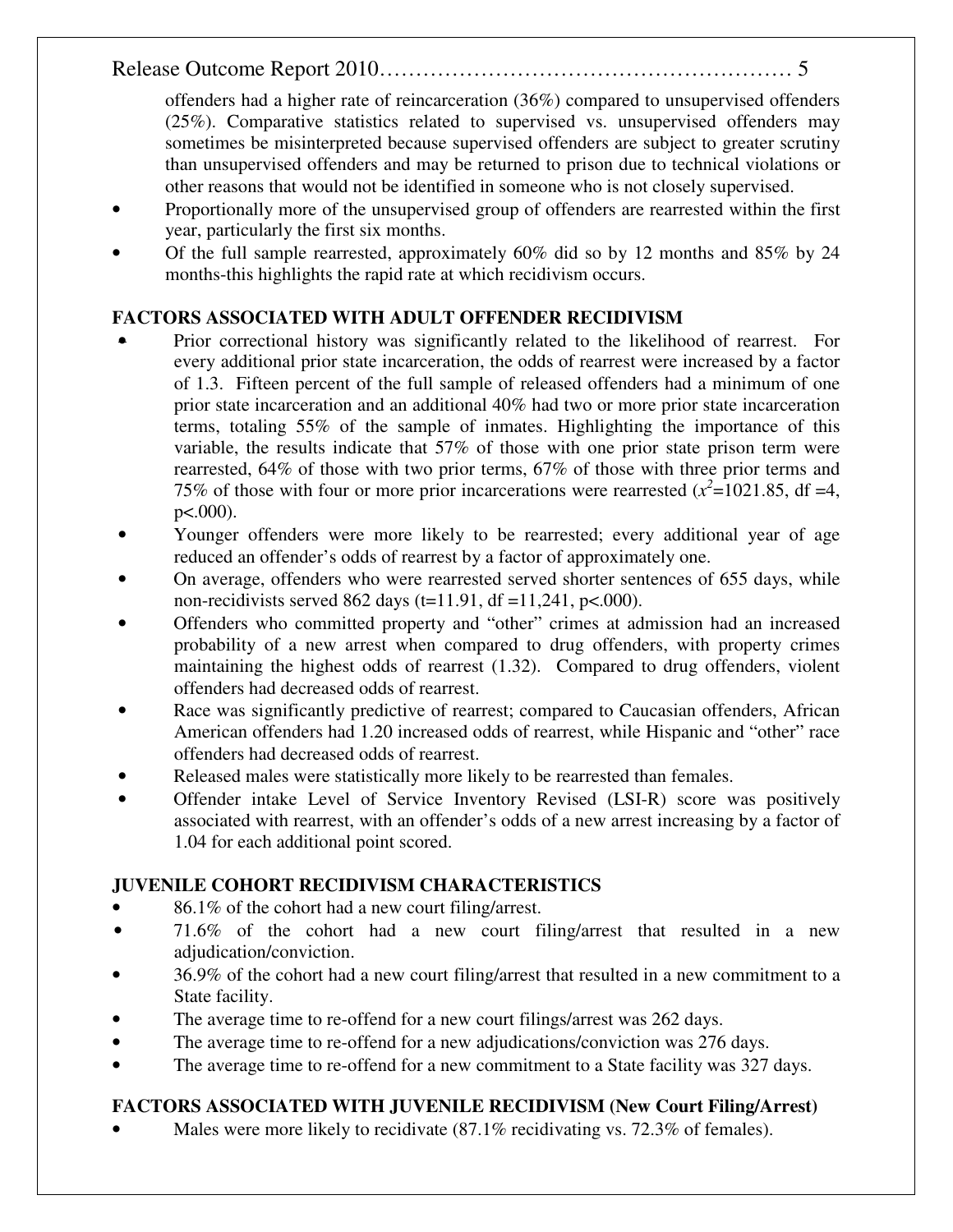- Youth of color (combining African American, Hispanic and "Other" youth of color) were more likely to recidivate than Caucasian youth (87.2% vs. 76.4%).
- Youth residing in the 15 most densely populated cities were more likely to recidivate compared with other youth  $(88.1\% \text{ vs. } 84.1\%).$
- Recidivating youth had accumulated a greater number of total adjudications of delinquency than non-recidivists (7.0 vs. 5.2).
- Juveniles committed/admitted on public order charges (as their most serious offense) were most likely to recidivate (90.5%), followed by 90.2% for CDS, 88.6% for Violations of Probation, 87.3% for weapons, 85.6% for property, and 81.7% for persons offenses.
- Juveniles committed/admitted on Violations of Probation and 3<sup>rd</sup> degree offenses (as their most serious offense) were most likely to recidivate (88.6% each), followed by 86.8% for disorderly persons or petty disorderly persons (DP/PDP), 85.6% for 2nd degree offenses,  $84.3\%$  for  $4^{\text{th}}$  degree offenses, and  $74.6\%$  for  $1^{\text{st}}$  degree offenses.
- Recidivating youth were reading at a lower grade level equivalent based on a Measure of Academic Progress (MAP) Reading Test than non-recidivists (5.9 grade level vs. 6.6).
- Recidivating youth scored at a lower grade level equivalent based on a MAP Math Test than non-recidivists (6.2 grade level vs. 6.3).
- Youth receiving special education and/or related services ("classified youth") were more likely to recidivate than other youth (86.6% vs. 85.3%).
- Recidivating youth had a lower composite score on the Kaufman Brief Intelligence Test (indicating level of functional intelligence) than non-recidivists (83.3% vs. 84.0%).
- Recidivating youth had a higher score on the JJC's Initial Classification  $\&$  Custody Document than non-recidivists (12.0 vs. 11.8).
- Recidivating youth were found to have higher levels of substance abuse need than nonrecidivists, based on the JJC's Comprehensive Information Assessment (CIA) (4.0 vs. 3.8).
- With regard to multiple needs, recidivating youth were found to have the same number of staff assessed areas of need based on the JJC's CIA (5.0 vs. 5.0).

## **INTRODUCTION**

Research suggests that the most critical time for recidivism is during the first few months of release from prison. Recidivism deterrence can be challenging to law enforcement agencies tasked with providing security, enhancing public safety and correcting the past behavior of incarcerated felons. Within the criminal justice system, educators and clinicians provide programs and services in an effort to encourage better outcomes once offenders are released back into the community. Helping these offenders achieve the best outcomes for success beyond the prison walls is vital.

This report tracks the outcome of adults released from the New Jersey Department of Corrections and those placed on supervision with the New Jersey State Parole Board and juveniles released from the New Jersey Juvenile Justice Commission. For the juvenile analysis, recidivism is defined as "a new offense that would be a crime if perpetrated by an adult, committed by a previously-adjudicated youth who has been released from a program or returned to the community." For the adult analysis, recidivism is any rearrest, reconviction, reincarceration and technical violation.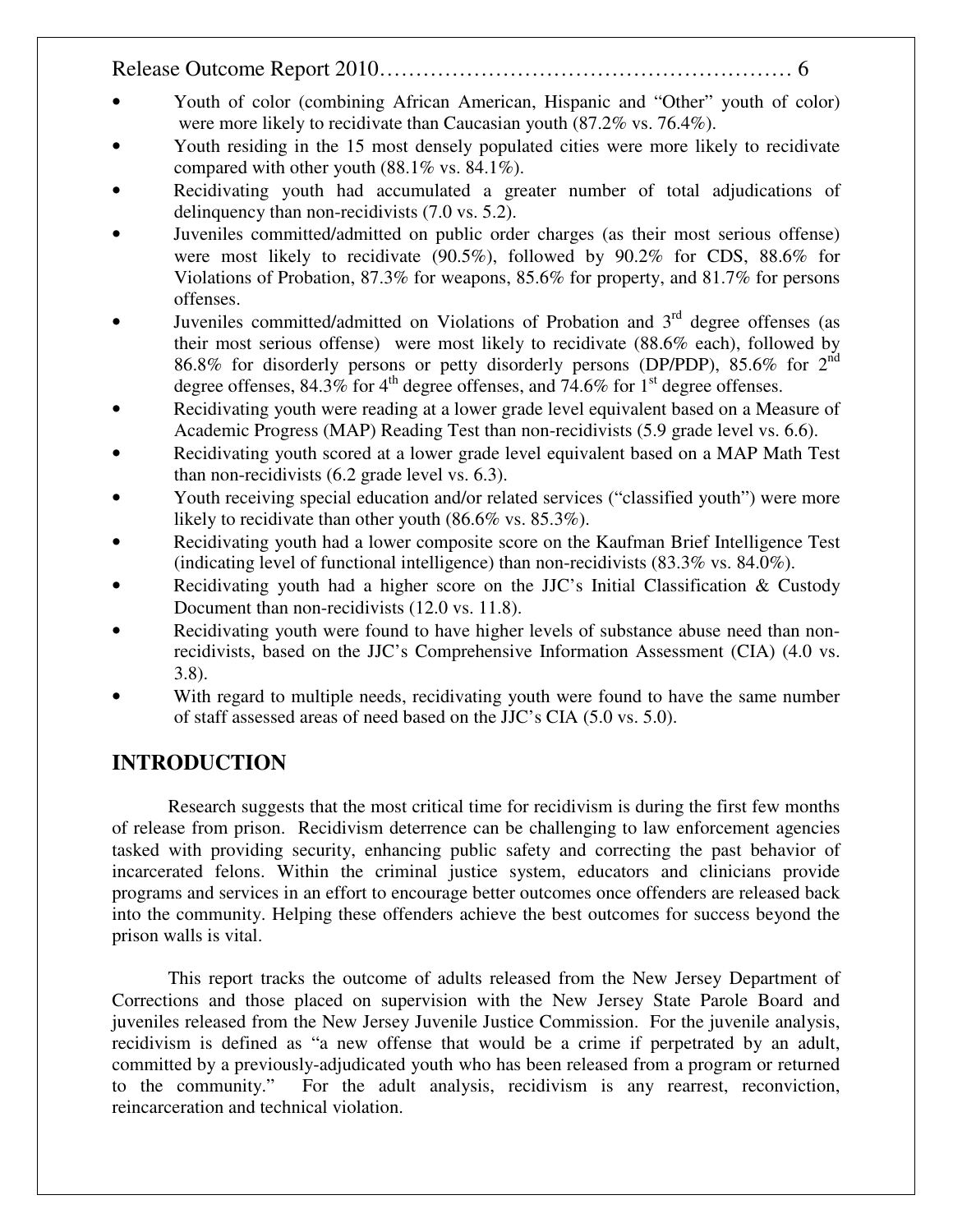In terms of New Jersey's incarcerated population, approximately 11,388 adult inmates and 696 juvenile offenders were released in 2010 from State correctional facilities. These groups will be identified throughout the report as supervised (paroled), unsupervised and juvenile cohorts.

This report is a result of a legislative mandate instituted by P.L. 2009, c.329, (C.30: 4- 91.15). These aforementioned agencies are tasked by the legislature to compile a series of reports that record and examine recidivism rates. To that end, this report is the fourth in a series of reports that measures overall recidivism levels, describes adult and juvenile cohort characteristics, and analyzes those factors associated with recidivism.

The first sections of the report provide an introduction and the various agencies' mission statements. Additionally, it provides an extensive review of the methodology and definitions used in this report, as they may significantly vary between agencies.

The following sections address recidivism of the total sample, the supervised and unsupervised adults, the juvenile releases, and the characteristics associated with re-offending. Additionally, the factors associated with recidivism are examined, as are any patterns that have developed. The final section focuses on the conclusions from the collaborating agencies.

## **AGENCY MISSION STATEMENTS**

#### **New Jersey Department of Corrections**

 The mission of the New Jersey Department of Corrections is to protect the public by operating safe, secure and humane correctional facilities. The mission is realized through effective supervision, proper classification, appropriate treatment of offenders, and by providing services that promote successful reentry into society. According to the 2015 budget, the department is responsible for managing \$1 billion and employing approximately 8,000 persons, including more than 5,800 in custody positions, to supervise approximately 23,000 inmates. The NJDOC is responsible for 13 institutions -- 11 adult male correctional facilities, one women's correctional institution and a central reception/intake unit. These facilities collectively house inmates in minimum, medium and maximum security levels. In addition, the department contracts with various Residential Community Release Program centers to provide for the transition of minimum security inmates back into the community.

 The department is committed to providing offender students with structured learning experiences, both academic and social, which will enhance their return to the community as productive citizens. The NJDOC's goal is to provide the offender students with the experiences and skills necessary to enter and remain current with advanced technology influencing the current and future job market. Comprehensive academic education and career technical training, infused with technology based skills, are important elements to a successful transition into society and the workforce. The department offers an array of institutional and community-based program opportunities for offenders, including community labor assistance, academic and vocational educational programs, recreational programs, library (lending and law) services and substance abuse treatment.

 Other specialized services include victim awareness, chaplaincy services, county assistance, quality assurance, liaison to Intensive Supervision Program and ombudsman services,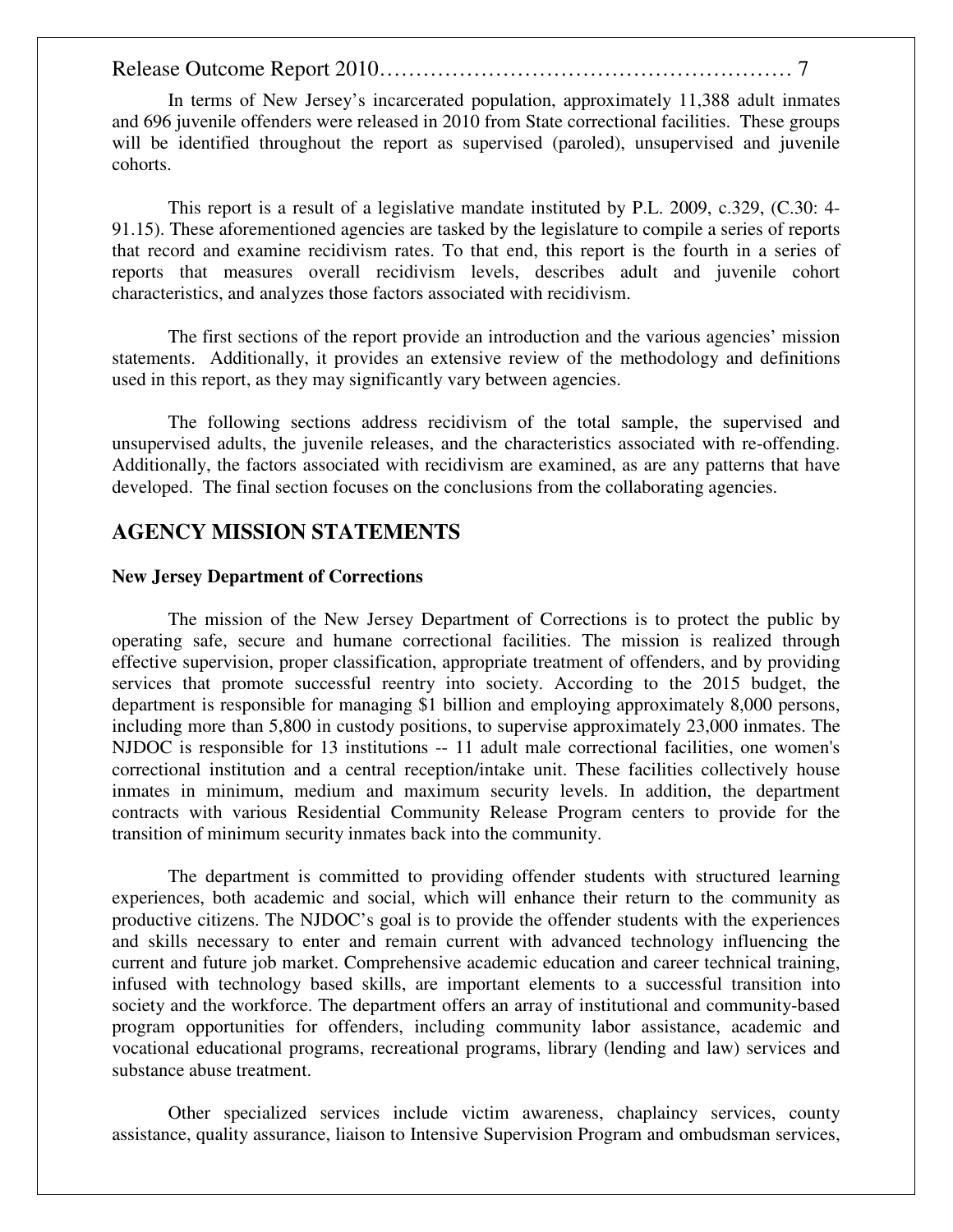which is a medium utilized by offenders to seek redress for problems and complaints. Additionally, the NJDOC, acting in conjunction with the New Jersey State Parole Board, provides a continuum of treatment services for offenders as they complete their sentences. Public safety is enhanced through the development, coordination, administration and delivery of these institutional and community-based programs and services.

#### **New Jersey State Parole Board**

The New Jersey Parole Act of 1979 places with the New Jersey State Parole Board the authority and responsibility of deciding which inmates of the State's and of the counties' correctional institutions shall be granted release on parole and what the conditions of that release will be. Since 2001, the Board has been charged with the responsibility of overseeing all of the functions, powers and duties of the State's 364 parole officers who supervise and monitor parolees. The Parole Act of 1979 created presumptive parole, meaning that, when an inmate appears before a Board Panel, the assumption, before anything is said or reviewed, is that the inmate has a legitimate expectation of release on his or her parole eligibility date. It is therefore important that the Board make appropriate release decisions based on all relevant information. To assist Board members in this important task, the Board obtains a comprehensive pre-parole package that includes a current psychological evaluation of the inmate as well as a risk and needs assessment tool (the LSI-R) to determine what degree of supervision and what program placement may be appropriate if release is authorized.

The statute provides, as to offenses committed on or after August 19, 1997, that an adult inmate shall be paroled unless he or she has failed to cooperate in his or her own rehabilitation or there is a reasonable expectation that the inmate will violate conditions of parole. This statutory standard implements an important objective of parole---namely, to encourage an inmate to avoid institutional disciplinary infractions and to participate in institutional programs while incarcerated. Once an offender is granted parole release, the Board then has the continuing responsibility of ascertaining and monitoring compliance with the conditions of supervision that have been established by the Board. If the parolee does not comply with the conditions of supervision, the Board has the lawful authority to issue a warrant for the arrest of that parolee. Following an administrative hearing, a Board Panel may either "revoke" the grant of parole and return the parolee to prison, or modify the offender's parole conditions.

The Board is committed to a mission of promoting public safety and fostering rehabilitation of offenders by implementing policies that result in effective parole case management. The Board seeks to accomplish this through the administration of an innovative parole system. The parole system in New Jersey addresses the needs of the community, victims and offenders through responsible decision-making and supervision processes. The implementation of this system results in effective parole case management and serves to attain the important goals of the Board, to increase public safety and decrease recidivism while promoting successful offender reintegration.

#### **New Jersey Juvenile Justice Commission**

 The New Jersey Juvenile Justice Commission (JJC) is the state agency responsible for providing juvenile rehabilitation and parole services. Established in 1995 by statue, the JJC serves to coordinate services, planning, and policies affecting delinquent youth throughout the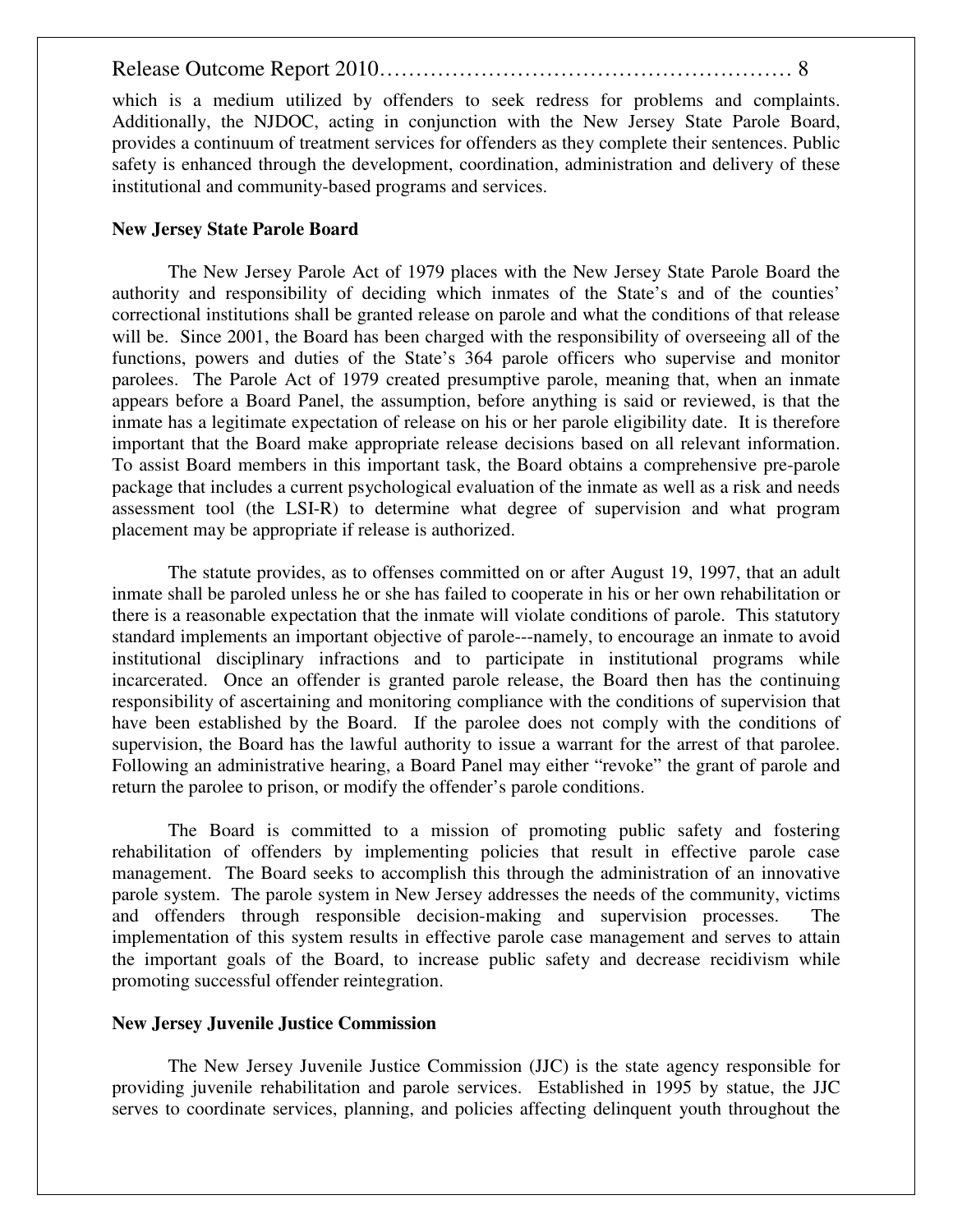State. From prevention to parole, the JJC is a partner in the entire juvenile justice system, redirecting the lives of young people.

 As a partner with communities, the JJC works to identify and address specific issues that face at-risk youth. The JJC awards millions of dollars in state, federal, and private funding each year to communities, allowing them to implement programs and services that help at-risk and court involved youth grow into successful adults. Many youth receive the necessary assistance and rehabilitative assistance in their communities and never enter a JJC facility or program.

 For those who require further contact with the juvenile justice system, a comprehensive classification process, which involves in-depth evaluations and assessments, determines each resident's placement in the JJC's continuum of secure-care facilities, residential community homes, and day programs. These tools also direct the rehabilitative services each young person receives. Medical needs, education level, mental health diagnosis, substance abuse involvement, suicide risk level, and gang affiliation are also examined and used to guide services. Routine assessments measure progress and direct adjustments to each resident's placement and programming.

 The JJC also oversees juvenile parole and reentry services striving to help youth stay on track after they return home. Each juvenile leaves the JJC with a structured reentry plan that includes a monitoring schedule, required services, and goals. JJC Parole Officers document each parolee's success with these plans and help each youth reconnect with their community through education, work, and mentoring.

 The JJC has additional significant responsibilities which include: partnering with counties in implementing juvenile justice reforms designed to improve outcomes for young people and communities; coordinating through County Youth Services Commissions the planning and expansion of local services and interventions; establishing standards for county detention facilities and monitoring compliance; overseeing the implementation of education programs in county detention facilities; and, in partnership with the Governor's Juvenile Justice & Delinquency Prevention (JJDP) Committee, monitoring compliance with the core requirements of the federal JJDP Act.

### **METHODOLOGY**

This report examines subsequent criminal activity of adult offenders released from the completion of a maximum sentence with the New Jersey Department of Corrections (n=4,310) and released to supervision by the State Parole Board or the Administrative Office of the Courts (AOC) Intensive Supervision Program (n=7,078) in 2010; this resulted in the review of criminal activity for a total sample of 11,388 adults. This study also examined the release of juveniles (n=696) from the Juvenile Justice Commission in 2010. The subjects were placed into one of the following three categories: the unsupervised cohort (NJDOC), the supervised cohort (SPB) and the juvenile cohort (JJC).

The adults who are excluded from this study are out-of-state releases or offenders who were arrested outside New Jersey, offenders without a State Bureau of Identification (SBI) number, and offenders who were deported or deceased.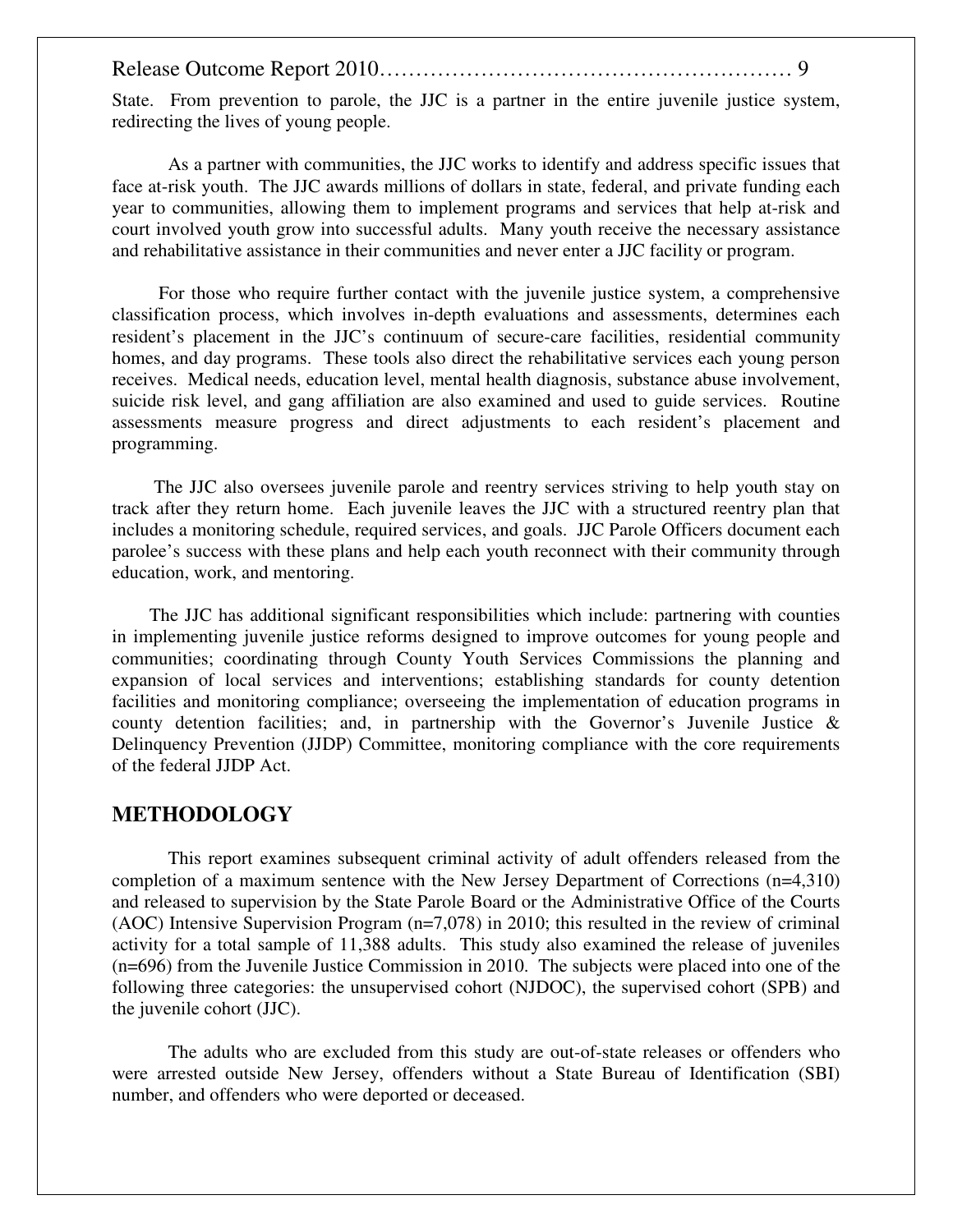In an effort to provide the highest degree of data available for review of recidivism, and beyond that supplied by federal studies, the State of New Jersey has provided data on all three levels of criminal activity as well as violations of supervision. Specifically, the adult release cohort was tracked and measured in the following ways:

- 1. Rearrest: Measured as the first rearrest on felony charges within the three-year follow-up (1095 days), regardless of disposition. This count would include a new arrest/crime for a parolee. This date is tracked for a review on time to failure.
- 2. Reconviction: Measured as the first felony reconviction from at least one charge within the three-year follow-up. This count is regardless of whether or not the offender went on to be readmitted to the NJDOC.
- 3. Reincarceration: Measured as the first New Jersey readmission for an outstanding felony indictment or a technical parole violation regardless of incarceration location within the three-year follow-up period. This is consistent with the 2011 Pew study definition of recidivism. $<sup>1</sup>$ </sup>
- 4. Technical parole violation: Measured as any supervised offender who returns to State prison or county jail within the three-year follow-up for a technical violation of parole condition only (e.g., dirty urine, curfew infraction). An offender with a technical parole violation and an arrest for a new crime will be classified under the "rearrest" category and categorized according to the most serious offense of conviction.

Crime categories were separated consistent with the federal government's crime types including weapons offenses, drug offenses, property offenses, violent offenses and "other" offenses. The category of "other" crimes included offenses that did not fit into the 5 typologies, such as crimes against the courts (contempt), community supervision violations, and traffic offenses. Due to electronic recording abilities, crime types for the reincarceration present a particular challenge, specifically if an offender returns to prison for a technical parole violation, the reincarceration will appear as the index offense, not the parole violation. Additional variables are included in an effort to determine whether an association with recidivism exists. These variables include supervision level, release age, LSI-R score, time served, original admission offense type, gender, race/ethnicity and prior criminal history. Inmate SBI number was used to electronically retrieve arrest, conviction and incarceration information for criminal events both prior and subsequent to their 2010 release. This has allowed researchers to now track the number of rearrests, reconviction and reincarcerations over the 36 month follow-up.

For the JJC analysis, the measures and definitions of recidivism were consistent with the work of the National Council of Juvenile Correctional Administrators (CJCA). Recidivism was defined as "a new offense that would be a crime if perpetrated by an adult, committed by a previously-adjudicated youth who has been released from a program or returned to the community." Measurement of recidivism refers to the type(s) of data used to identify an individual as a recidivist or non-recidivist. While there are various ways that recidivism can be measured, the present study focused on three measures. The three primary measures of recidivism considered in the study address three distinct questions.

- 1. Do youth have a subsequent delinquency court filing or adult arrest for a new offense?
- 2. Do youth have a subsequent adjudication or conviction for a new offense?

 $\overline{a}$ <sup>1</sup> Pew Center on the States (2011). *State of Recidivism: The Revolving Door of America's Prisons.* Washington, DC: The Pew Charitable Trusts.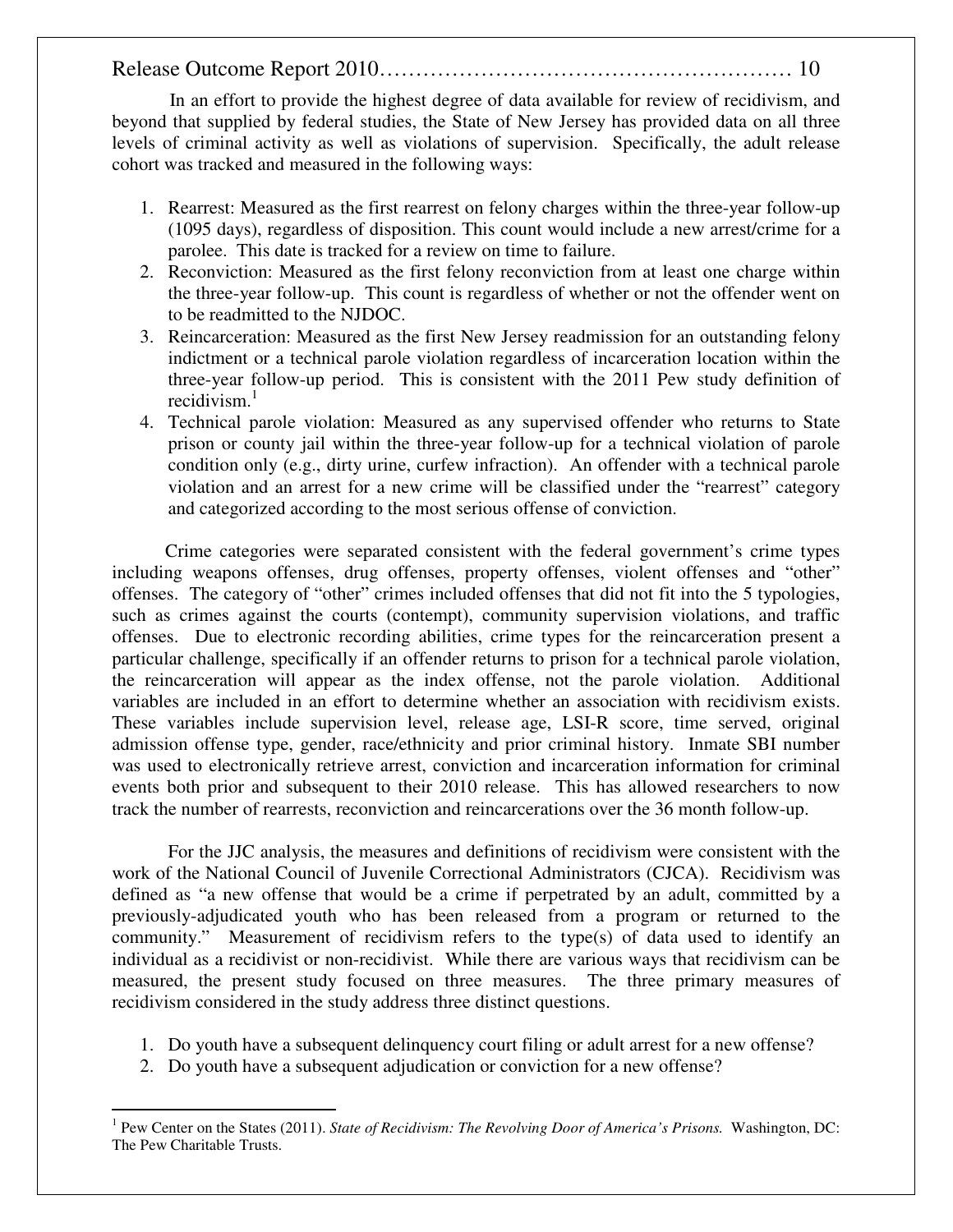3. Do youth experience a subsequent commitment to the JJC or to the New Jersey Department of Corrections for a new offense?

The three measures, therefore, are identified as:

- 1. New court filing/arrest (regardless of whether it results in an adjudication of delinquency, or conviction as an adult)
- 2. New adjudication/conviction
- 3. New commitment to the JJC or NJDOC

The date recorded for the recidivism event was the available date most closely representing when the juvenile committed (or allegedly committed) the new offense. The study used this offense date to determine whether a given recidivism event occurred within three, six, 12, 24, or 36 months. The JJC's Information Technology Unit provided a database, based on its Juvenile Information Management System (JIMS), containing youths' names and relevant information to identify youth released from JJC custody during 2010. For each of the releases initially identified, an additional search was conducted with the assistance of the Administrative Office of the Courts (AOC) and the Department of Law & Public Safety's (DL&PS) Division of Criminal Justice. The AOC (Family Division Statistics) provided recidivism-related data from its Family Automated Case Tracking System database, while the DL&PS, Division of Criminal Justice provided recidivism-related data from the State Police Criminal Case History database.

Note that since the average age at release for youth in the study was 17.8 years, many youth turned 18 years of age during the follow-up period. As a result, and as suggested by the three questions noted above, the study reviewed both juvenile and adult records for youth in the study in order to assess recidivism.

#### **RESULTS**

#### **NJ Department of Corrections and NJ State Parole Board**

During calendar year 2010, 11,388 inmates were released from the NJDOC. Of the final sample, 7,078 offenders (62.2%) were released as supervised (i.e. under parole supervision) and 4,310 offenders (37.8%) were released as unsupervised (max-outs), completing their sentences while incarcerated. As can be seen in Table 1, of the total sample, 92.7% of offenders were male and 7.3% were female. The racial characteristics of the released offenders (supervised and unsupervised) show that more African American offenders (58.1%) were released, followed by Caucasian inmates (24.2%) and Hispanic offenders (17.1%). Forty-four percent of the total sample did not have a prior correctional history, but the remaining 56% had a minimum of one additional State incarceration. When one looks closer, 56% of the supervised sample had no prior criminal history, while 25% of the unsupervised sample had no prior criminal history (p<.000). The most prevalent serious offense that the sample committed was a drug offense (38.7%), followed by a violent felony (26.8%). The average release age of all offenders was 34 years old with the unsupervised sample being statistically older than the supervised sample at 35.92 years (p<.000). The median time served for the 2010 release cohort was 521 days. The unsupervised cohort served more time at 562 days, while the supervised sample served 482 days  $(p<.000)$ .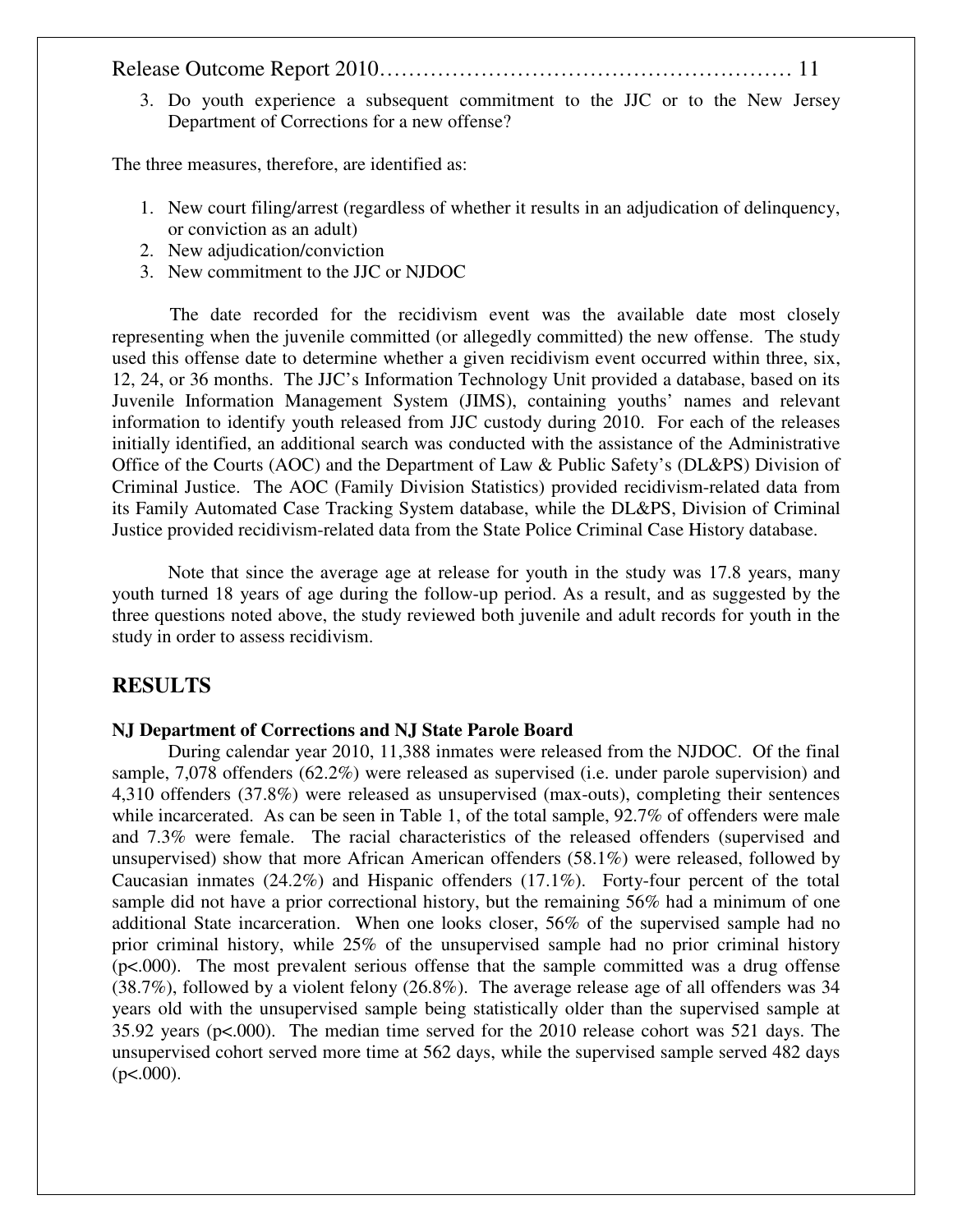| Table 1:                     |                                     |                          |                       |
|------------------------------|-------------------------------------|--------------------------|-----------------------|
|                              | 2010 Release Cohort Characteristics |                          |                       |
| Variable                     | Supervised $(n=7,078)$              | Unsupervised $(n=4,310)$ | Total (N=11,388)      |
| Gender*                      |                                     |                          |                       |
| Male                         | 6,506                               | 4,050                    | 10,556 (92.7%)        |
| Female                       | 572                                 | 260                      | 832 (7.3%)            |
| Race*                        |                                     |                          |                       |
| Caucasian                    | 1,795                               | 947                      | $2,742(24.2\%)$       |
| African American             | 3,870                               | 2,714                    | 6,584 (58.1%)         |
| Hispanic                     | 1,334                               | 604                      | 1,938 (17.1%)         |
| Other                        | 48                                  | 17                       | 65 (.6%)              |
| Prior History*               |                                     |                          |                       |
| No Prior History             | 3,980                               | 1,075                    | 5,055 $(44.4\%)$      |
| 1 Prior Incarceration        | 1,075                               | 657                      | 1,732 (15.2%)         |
| 2 Prior Incarcerations       | 727                                 | 822                      | 1,549 (13.6%)         |
| 3 Prior Incarcerations       | 575                                 | 602                      | $1,177(10.3\%)$       |
| 4+ Prior Incarcerations      | 721                                 | 1,154                    | 1,875 (16.5%)         |
| <b>Most Serious Offense*</b> |                                     |                          |                       |
| Violent                      | 1,998                               | 940                      | 2,938 (26.8%)         |
| Weapon                       | 333                                 | 250                      | 583 (5.3%)            |
| Property                     | 1,150                               | 914                      | $2,064(18.8\%)$       |
| Drugs                        | 2,771                               | 1,469                    | 4,240 (38.7%)         |
| Other                        | 620                                 | 506                      | $1,126(10.3\%)$       |
| <b>Release Age*</b>          | Mean= $33.53$ (SD= 10.0)            | Mean= $35.92$ (SD= 10.1) | Mean= 34.4 (SD 10.15) |
| Time Served in Days*         | Median= $482$ (SD= $897$ )          | Median= $567$ (SD= 888)  | Median= $521$ (SD     |
|                              |                                     |                          | 893.88)               |

 $*p < .000$ 

As displayed in Table 2, 53.4% of the overall sample was rearrested, 41.8% was reconvicted and 32.0 % returned to State incarceration. Of the 7,078 supervised releases, 3,369 (47.6%) were rearrested and 3,709 (52.4%) were not; and of the 4,310 unsupervised releases, 2,717 (63%) were rearrested and 1,593 (37%) were not. This pattern is repeated for reconvictions, as approximately 53% of the unsupervised releases were reconvicted, as compared to 35% of the supervised offenders. Conversely, 36% of the supervised releases were returned to prison, while 25.4% of the unsupervised releases returned to prison. These differences meet statistical significance (p<.000), as more of the unsupervised offenders were rearrested and reconvicted and more supervised offenders returned to prison. It should be noted that differences may be attributable to differences in supervision levels. Comparative statistics related to supervised vs. unsupervised offenders may sometimes be misinterpreted because supervised offenders are subject to greater scrutiny than unsupervised offenders and may be returned to prison due to technical violations or other reasons that would not be identified in someone who is not closely supervised.

Examining the rearrested groups further reveals that for 1,116 (42.4%) of the "Unsupervised and Rearrested" group, the arrest occurred within the first six months, and by 12 months of release the cumulative total rearrested was 1,746 (66.3%). At the six month mark, 28.1% of the "Supervised and Rearrested" group was rearrested, while 1,451 (52.4%) were rearrested within 12 months of their release. This finding meets statistical significance (p<.000),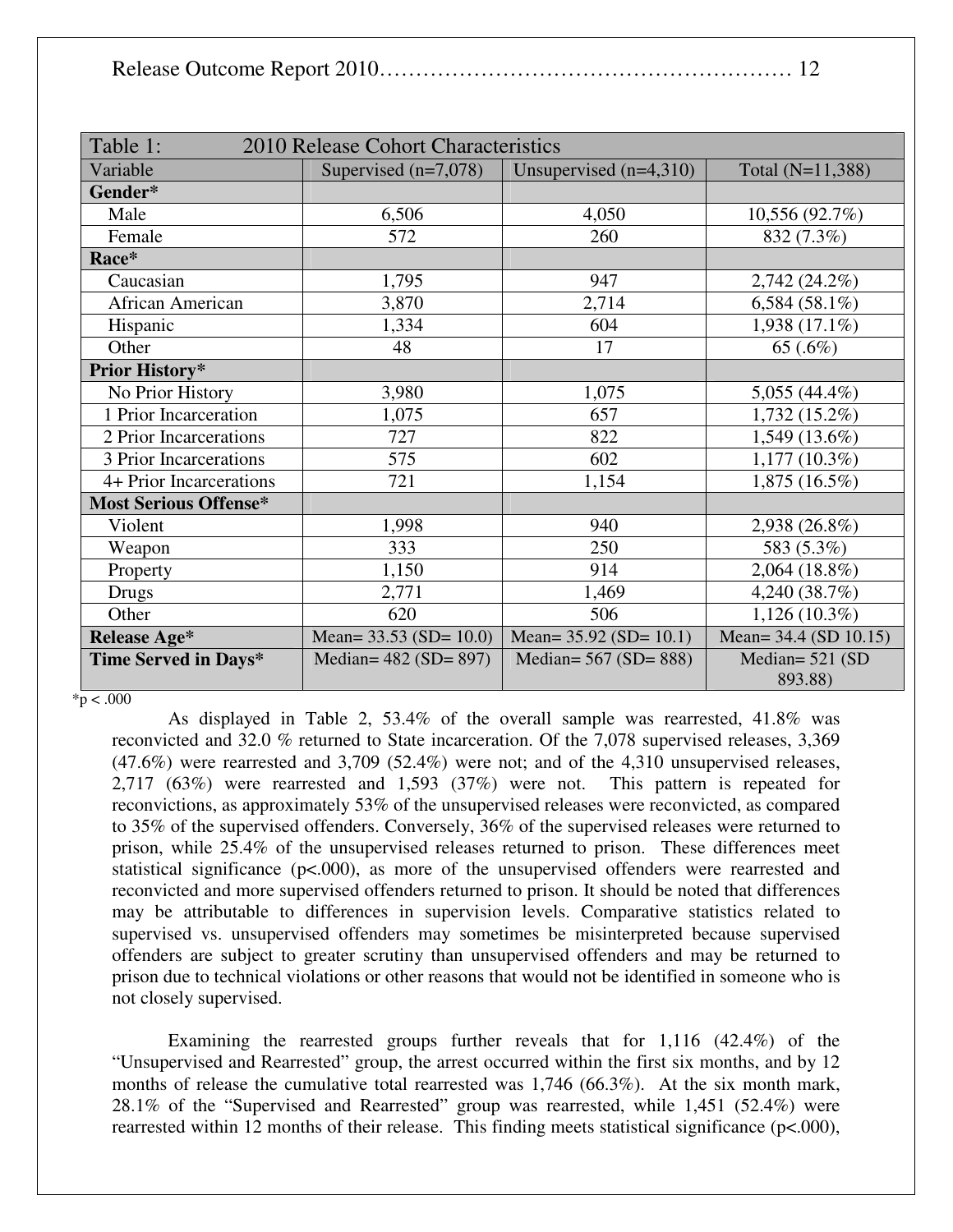as proportionally more of the unsupervised group of offenders are rearrested within the first year, particularly the first six months. The median time to failure for rearrest in days for the full sample was under one year. The supervised group had a median time to rearrest of 344 days and the unsupervised had a median of 226 days, this difference met statistical significance ( $p<.000$ ).

| Table 2:<br>2010 Release Cohort Recidivism Characteristics |                        |                          |                  |  |
|------------------------------------------------------------|------------------------|--------------------------|------------------|--|
| Variable                                                   | Supervised $(n=7,078)$ | Unsupervised $(n=4,310)$ | Total (N=11,388) |  |
| Rearrest*                                                  |                        |                          |                  |  |
| Yes                                                        | 3,369                  | 2,717                    | $6,086(53.4\%)$  |  |
| N <sub>o</sub>                                             | 3,709                  | 1,593                    | 5,302 (46.6%)    |  |
| <b>Reconviction*</b>                                       |                        |                          |                  |  |
| Yes                                                        | 2,477                  | 2,285                    | 4,762 (41.8%)    |  |
| N <sub>o</sub>                                             | 4,601                  | 2,025                    | $6,626(58.2\%)$  |  |
| Reincarceration*                                           |                        |                          |                  |  |
| Yes                                                        | 2,550                  | 1,093                    | 3,643 (32.0 %)   |  |
| N <sub>o</sub>                                             | 4,528                  | 3,217                    | 7,745 (68.0%)    |  |
| Time to Rearrest*                                          |                        |                          |                  |  |
| 06 Months                                                  | 779                    | 1,116                    | $1,895(35.1\%)$  |  |
| 12 Months                                                  | 672                    | 630                      | $1,302(24.1\%)$  |  |
| 18 Months                                                  | 473                    | 327                      | 800 (14.8%)      |  |
| 24 Months                                                  | 365                    | 254                      | 619 (11.5%)      |  |
| 30 Months                                                  | 280                    | 181                      | 461 (8.5%)       |  |
| 36 Months                                                  | 200                    | 125                      | 325 (6.0%)       |  |
| Time to Rearrest (Days)*                                   | Median= $344$          | Median= $226$            | Median= $282$    |  |
|                                                            | $(SD=290.29)$          | $(SD=276.46)$            | $(SD=286.918)$   |  |
| <b>Time to Parole Violation for</b>                        | Mean= 408, Median=     |                          |                  |  |
| <b>Parolees (Days)</b>                                     | 334 (SD=291.962)       |                          |                  |  |

 $*p < .000$ ; frequencies for time to rearrest may not match totals due to missing information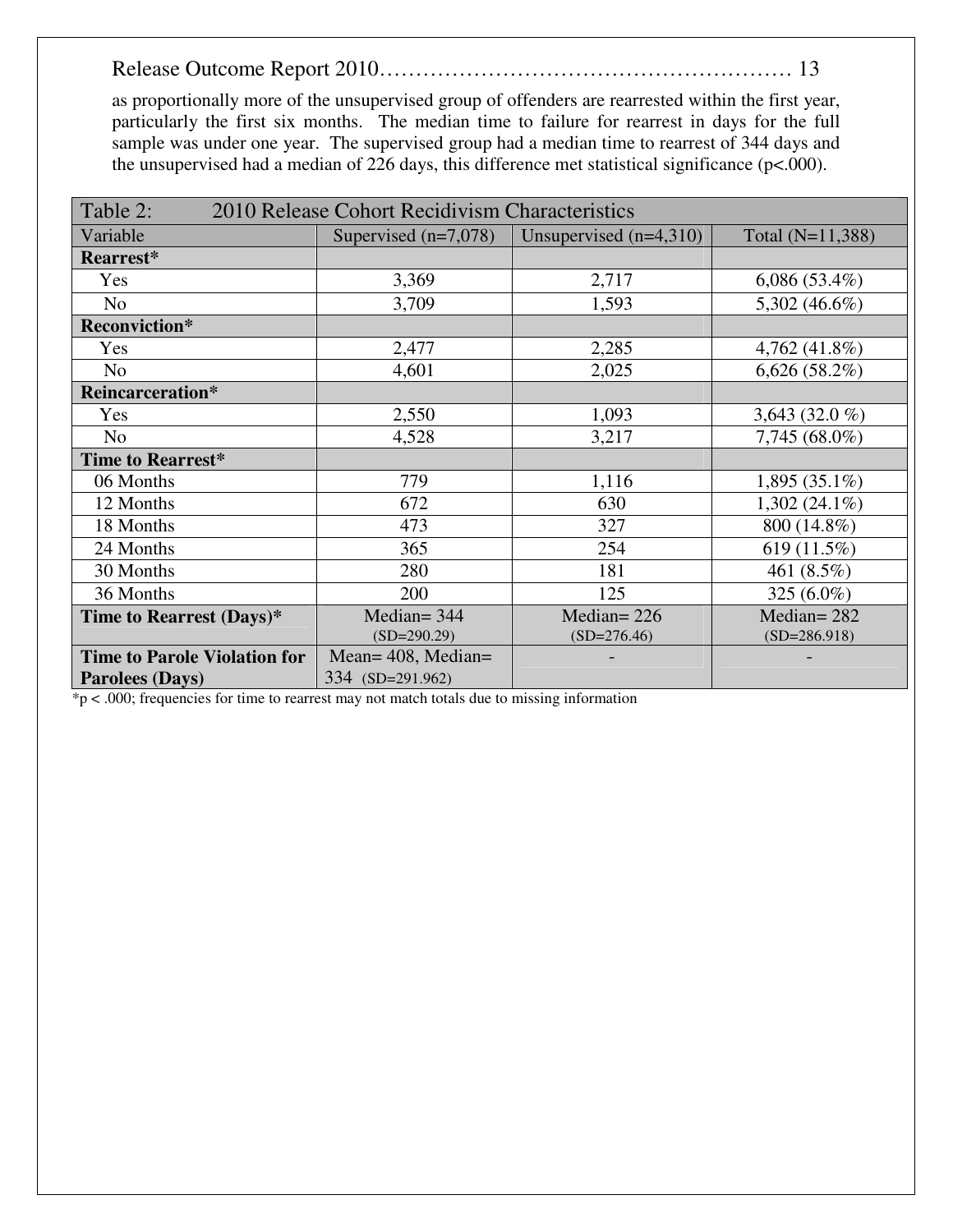

Figure 1 above provides a visual depiction of only those offenders who were rearrested within the follow-up period of three years. It presents the same information in Table 2. Overall, 35.1% of the total sample that were rearrested did so within 6 months of release, while 59.2% were rearrested by the 12 month mark. At 12 months post-release, 66.3% of the unsupervised releases had recidivated and were rearrested compared to 52.4% of those offenders released under supervision. These time intervals highlight how quickly recidivism takes place, and how for each additional year after release the numbers decelerate.

As can be seen in Table 3 below, when compared to the previous 2009 cohort, the State of New Jersey has maintained the majority of its recidivism rates. The full 2010 release cohort experienced no change in the rates of rearrest or reincarceration, but an increase from 39% to 42% with reconvictions; this represents a 7.6% increase in the percentage of reconvictions. This is a percent change difference and the statistics are computed to maintain methodological consistency with the Pew Center on the States 2011 "State of Recidivism" report.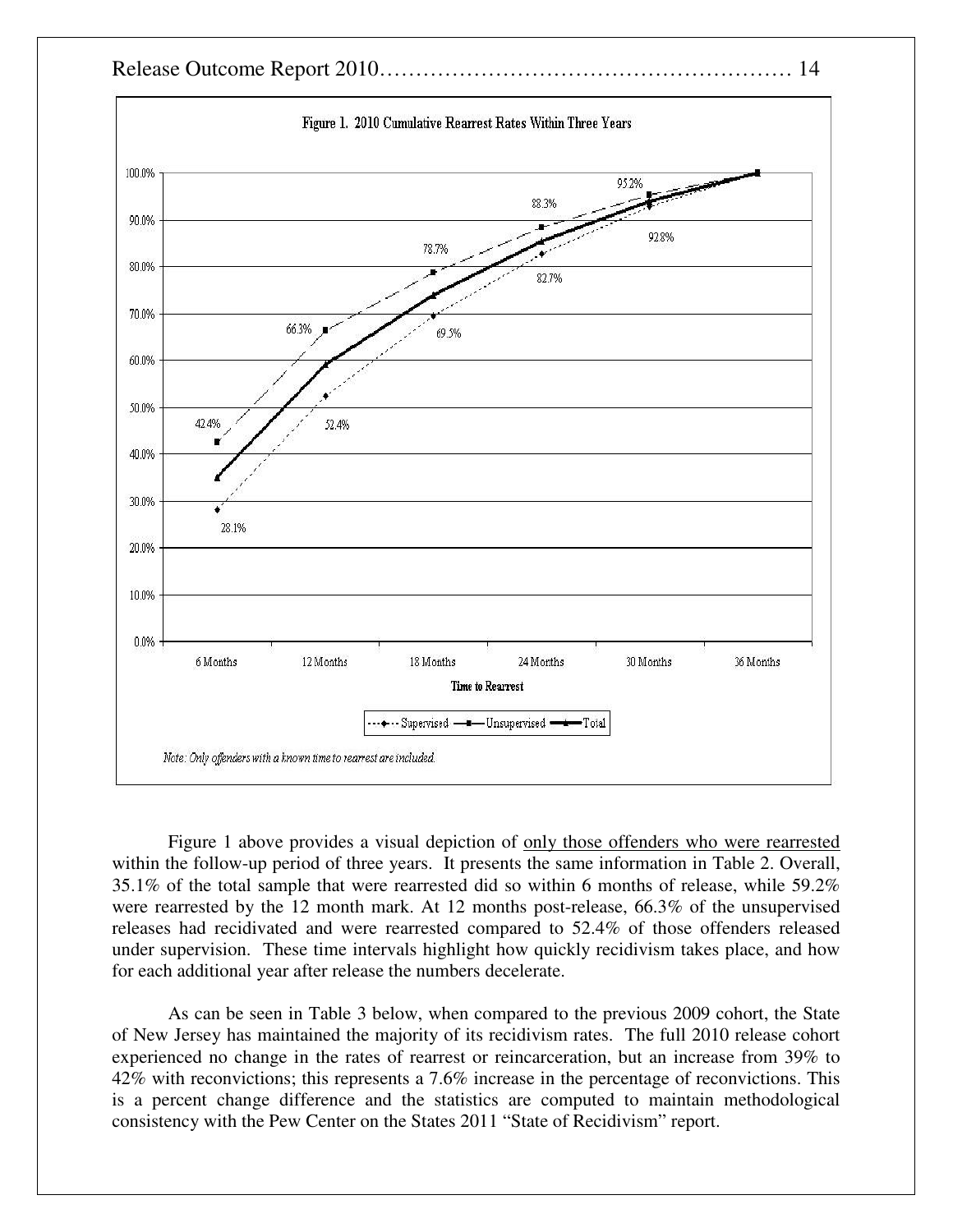|--|--|

| Table 3: Four Year Comparison of Percentages |          |              |                 |
|----------------------------------------------|----------|--------------|-----------------|
| <b>Release Year</b>                          | Rearrest | Reconviction | Reincarceration |
| 2007                                         | 57%      | 45%          | 37%             |
| 2008                                         | 54%      | 42%          | 35%             |
| 2009                                         | 53%      | 39%          | 32%             |
| 2010                                         | 53%      | 42%          | 32%             |



As graphically displayed in Figure 2 above, a breakdown of offense categories was analyzed. Based on the New Jersey Criminal Code, offenses were broken down into five categories: violent, weapons, property, drug, and other.<sup>1</sup> (The other category is a general category for offenses not captured by the other four main crime types). These offense types are based on the most serious offense that occurred.

The left side of Figure 2 represents the admission offense that led to the offender's incarceration during the study period (i.e. the "index offense"). These percentages are based on the entire sample of offenders (n=11,388). As depicted in the graph, drug offenses account for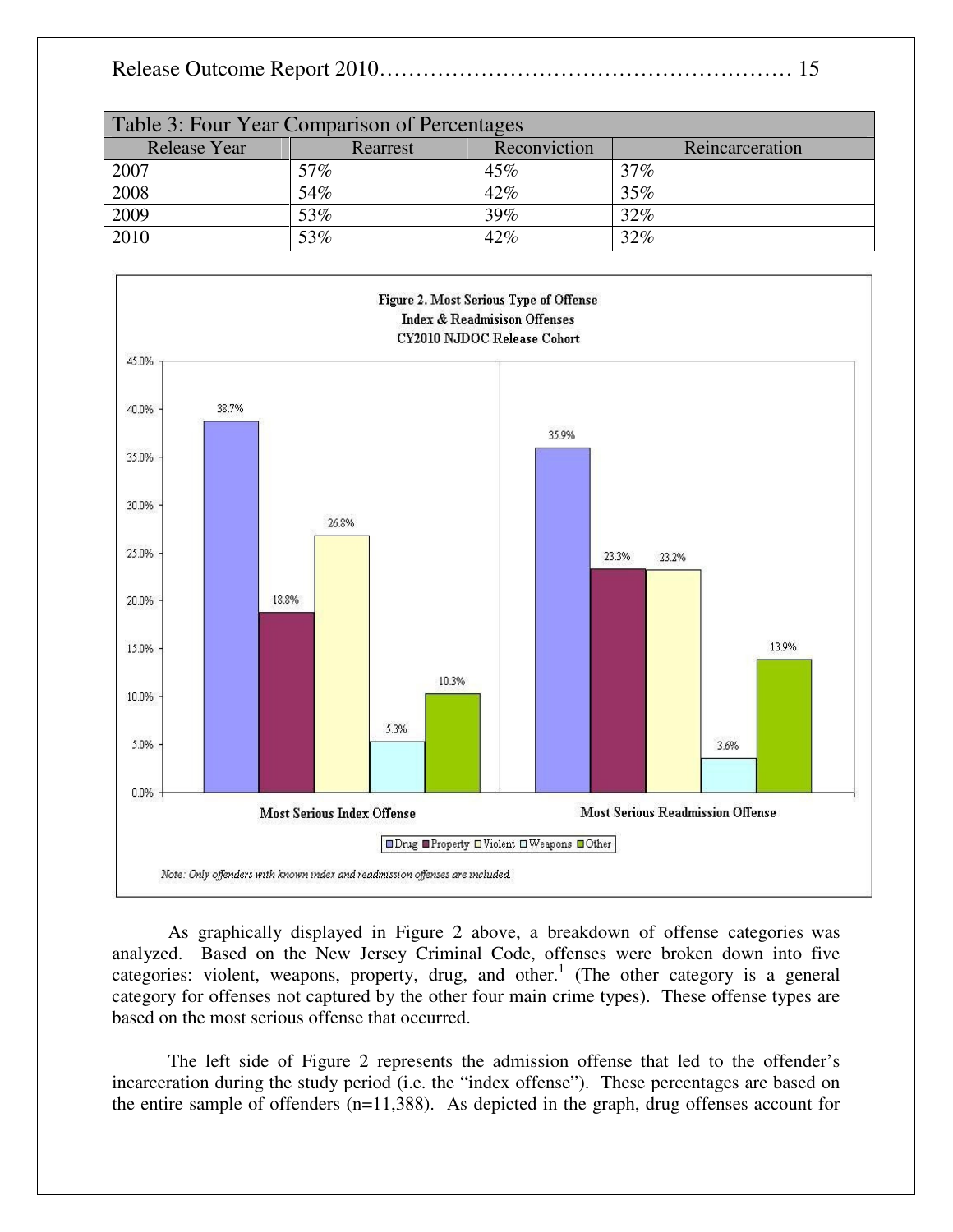the largest proportion of index offenses at 38.7%, followed by violent offenses (26.8%), property offenses (18.8%), "other" offenses (10.3%), and weapons offenses (5.3%).

The right side of the graph focuses on only recidivists and reports the percentages of crimes for which offenders returned to prison. While focusing on the much smaller pool of recidivists, the pattern is somewhat similar to admission offense. Offenders returned to prison most frequently for drug (35.9%), property offenses (23.3%) and violent offenses (23.2%). Weapon offenses (3.6%) were the offenses that inmates returned to prison for the least. As mentioned previously, however, due to electronic recording abilities, crime types for the reincarceration present a particular challenge, specifically if an offender returns to prison for a technical parole violation, the reincarceration will appear as the index offense, not the parole violation.

#### *Factors Associated with Recidivism*

This outcome study examined differences between those who were and those who were not rearrested on a number of variables often assumed to contribute to recidivistic behavior. The analysis revealed that for this released population, six factors were associated with rearrest within three years. These factors included prior correctional history, age at release, length of time served, type of committing/admitting offense, race/ethnicity, and intake LSI-R score. The offender's release type (supervised vs. unsupervised) was a significant predictor on whether the offender was rearrested, with unsupervised releases maintaining statistically higher rearrests. The factors entered in the model explained 17.8% of the variance in the dependent variable of rearrest; furthermore, the model was significant  $(x^2=717.9, df=13, p<.000)$ .

*Prior Correctional History.* Prior correctional history was significantly related to the likelihood of rearrest. For every additional prior state incarceration, the odds of rearrest were increased by a factor of 1.2. Fifteen percent of the full sample of released offenders had a minimum of one prior state incarceration and an additional 40% had two or more prior state incarceration terms, totaling 55% of the sample of inmates. Highlighting the importance of this variable, the results indicate that 57% of those with one prior state prison term were rearrested, 64% of those with two prior terms, 67% of those with three prior terms and 75% of those with four or more prior incarcerations were rearrested  $(x^2=1021.85$ , df =4, p<.000).

*Age at release*. Younger offenders were more likely to be rearrested than older offenders; the differences across age were statistically significant. Offenders who recidivated were younger than non-recidivists  $(33.2 \text{ years} \text{ vs. } 35.9 \text{ years}, t=14.17, df=10,648 \text{ p} < .000)$ . Multivariate statistics indicated that age was inversely related to the odds of rearrest; for every one year increase in age, the offender's odds of a new arrest decreased by a factor of almost one (0.96).

Length of time served.<sup>2</sup> Offenders were more likely to be rearrested for a new crime if they served shorter amounts of time. On average, offenders who were rearrested served shorter sentences of 655 days, while non-recidivists served 862 days ( $t=11.91$ ,  $df = 11.241$ ,  $p<.000$ ).

*Type of Committing Offense*. The type of instant offense the offender committed was significant in bivariate tests of independence and multivariate regression models predicting a new arrest. Offenders who committed property and "other" crimes had an increased probability of a new arrest when compared to drug offenders, with property crimes maintaining the highest odds of rearrest (1.35). Compared to drug offenders, violent offenders had decreased odds of rearrest.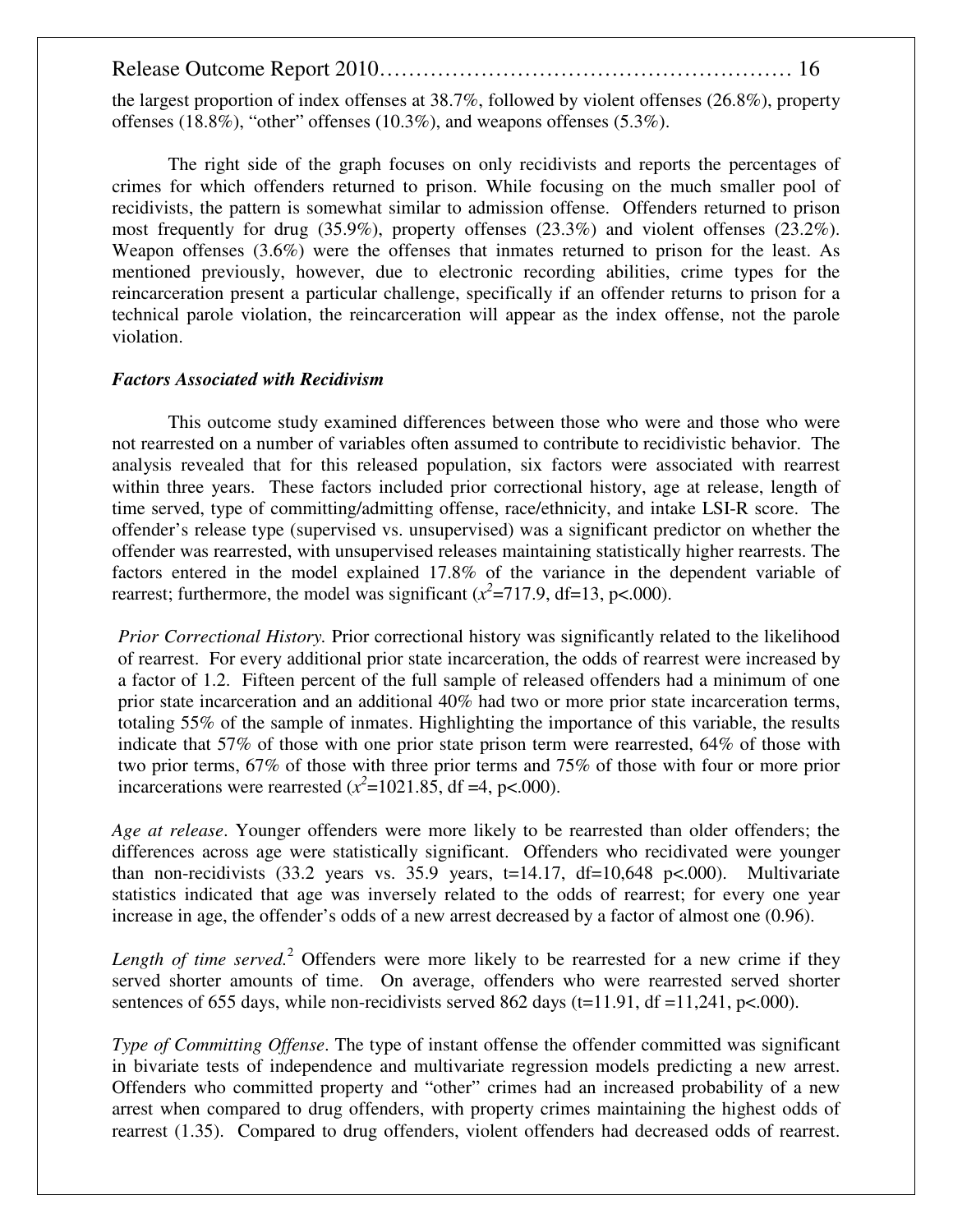Specifically, offenders who committed property (60% rearrest), "other" (61% rearrest) and drug (56% rearrest) offenses were rearrested proportionally more than offenders who committed a weapons (53% rearrest) or violent (42% rearrest) offenses ( $x^2$ =235.75, df=4, p<.000).

*Race/Ethnicity*. The variable of race/ethnicity was significant in bivariate tests of independence and multivariate regression models. Proportionally, African American offenders were rearrested more, compared to Caucasian and Hispanic offenders  $(x^2=265.70, df=3, p<.000)$ . In totality, 64% of offenders who were rearrested were African American. Multivariate statistics indicated that race/ethnicity was predictive of rearrest, particularly, compared to Caucasians, African Americans had increased odds of a rearrest of 1.20. Additionally, when compared to Caucasians, Hispanics and "other" races had decreased odds of a rearrest.

*LSI-R Score.* The Level of Services Inventory-Revised is a risk and needs assessment instrument used to measure an offender's level of recidivism risk. Higher scores on the scale indicate an offender is at increased risk for recidivism. Bivariate tests of independence indicated offenders who recidivated tested higher on the LSI-R measure during intake, with recidivists scoring 23.02  $(sd=6.63)$  and non-recidivists scoring 20.38  $(sd= 7.21)$   $(t=13.64, df=4.940, p<.000)$ . Multivariate statistics indicated offender intake LSI-R score was positively associated with rearrest, with an offender's odds of a new arrest increasing by a factor of 1.04 for each additional point scored.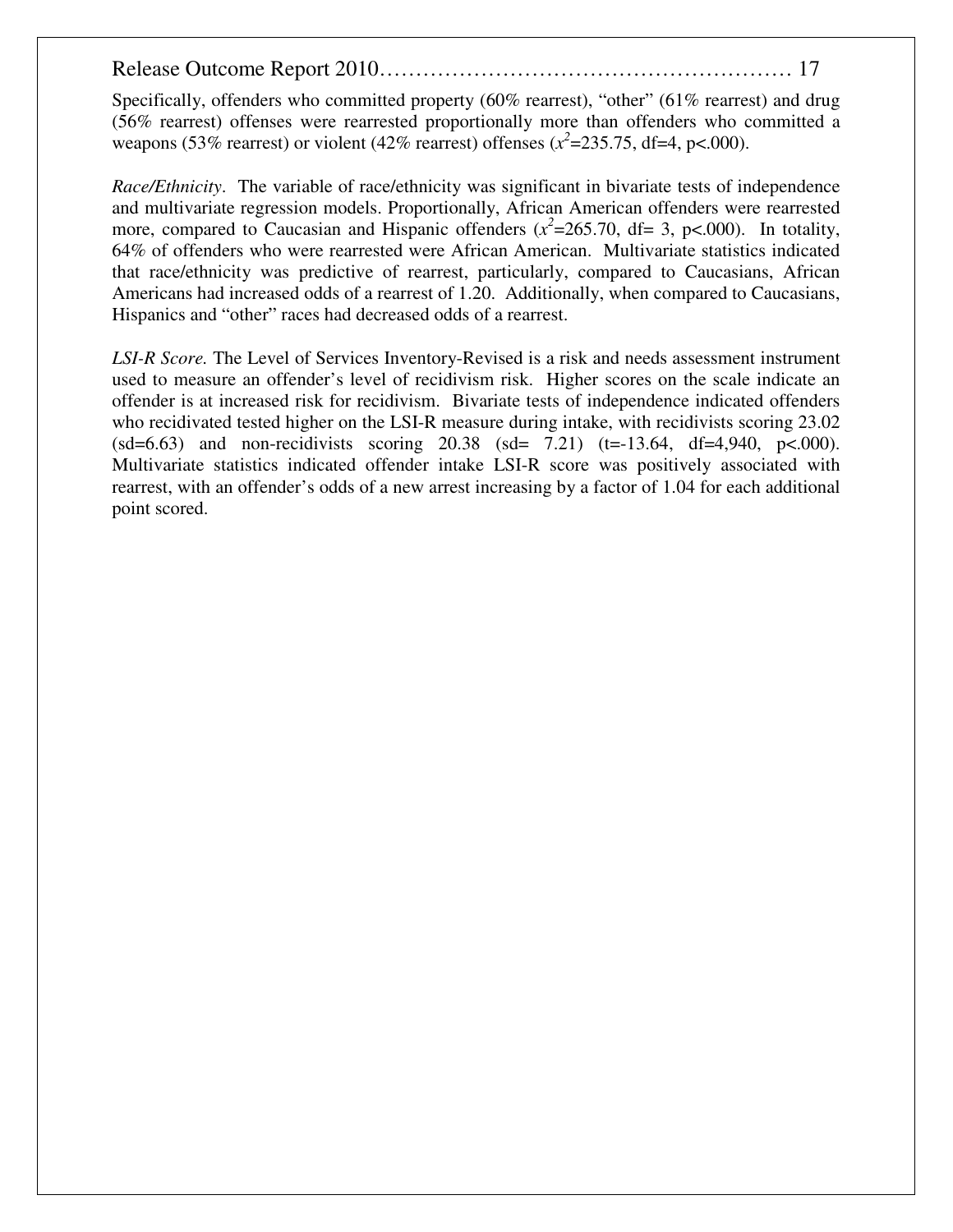|--|--|

#### **Juvenile Justice Commission**

 The reporting of results begins with a focus on an examination of the overall recidivism rates for youth released from JJC custody in 2010. As shown in Figure 3, the rate of recidivism increased over time through the three-year period for each of the three measures, although there is a noticeable tapering off beyond 24 months. By one year following release, 64.4% of the youth released in 2010 had a new court filing/arrest. In addition, more than one-half (51.6%) committed a new offense resulting in an adjudication/conviction, while 23.4% re-offended resulting in a new commitment to a State facility. At two years following release, recidivism rates had increased considerably: more than three-quarters (80.6%) had a new court filing/arrest, 67.0% had a new adjudication/conviction, and 34.2% had a new commitment to a State facility. By three full years after release more than eight in ten youth had new court filings/arrests (86.1%), 71.6% had new adjudications/convictions, and 36.9% had new commitments, representing 257 youth.

 The study also examined average time to recidivate (in days) for all youth re-offending within three years. Average time to recidivate (i.e., to re-offend) was as follows:

- for those with a new court filing/arrest, 262 days;
- for those with a new adjudication/conviction, 276 days; and
- for those with a new commitment, 327 days.



Figure 3. Overall Recidivism Rates for Youth Released from JJC Custody in 2010

 In other words, it took (on average) about eight months for youth with new court filings/arrests to re-offend, and almost nine months for those with new adjudications/convictions to re-offend. Further, those with a new commitment took more than nine months to re-offend.

 A closer look at *recidivists only* (i.e., those who re-offended within three years) revealed that a large share of recidivating youth re-offended within six months of release, with a disproportionate share doing so within one year. Specifically, with regard to youth with a new court filing/arrest, 48.7% recidivated within six months, and 74.8% within the first year. In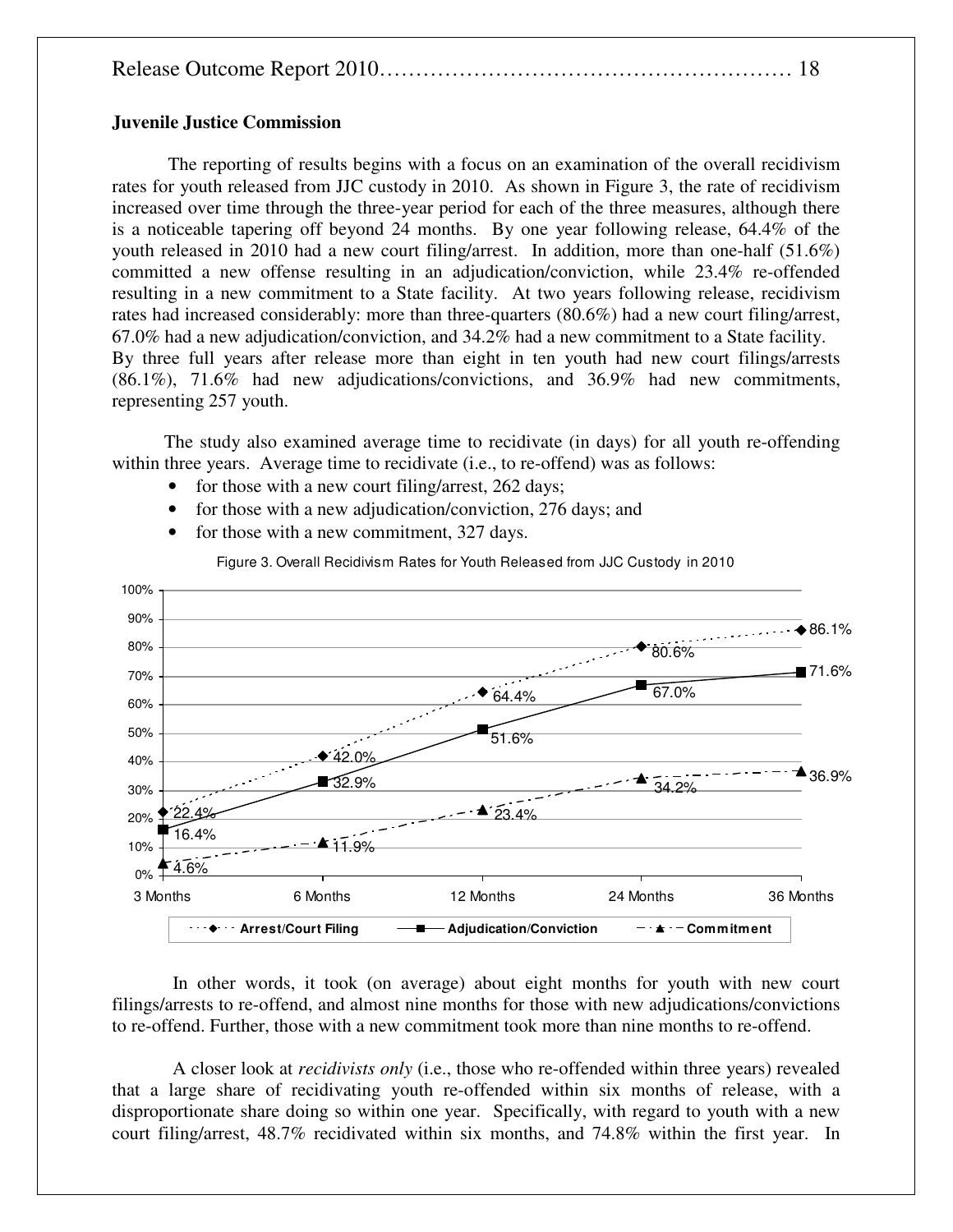addition, 46.0% of youth with a new adjudication/conviction re-offended within six months, and 72.1% did so within the first year. Finally, 32.3% of those who received a new commitment reoffended within six months, while 63.4% did so within the first year.

A substantial proportion *of the recidivists* re-offended shortly after release, i.e., within three months of release. Specifically, among the recidivists, 26.0% of those with a new court filing/arrest, 22.9% of those with a new adjudication/conviction, and 12.5% of those with a new commitment re-offended within three months of their release from JJC custody.

#### **Recent Trends in Juvenile Recidivism**

 As part of the analysis, a comparison was made with previous years' findings with regard to the three measures of juvenile recidivism. As indicated in the table below, new court filings/arrests changed only slightly over the three year period. With regard to new adjudications/convictions, the rate remained basically unchanged from 2008 to 2009. However over a three year period a decrease of adjudications/convictions was demonstrated. Finally, with regard to new commitments, some improvement is indicated between 2008 to 2009 (-4%). From 2009 to 2010, the rate increased from 34.7% to 36.9% (+2.2.%). Over time, the rate at which youth have received new commitments has declined.

| Recent Trend in Juvenile Recidivism<br>2008 to 2010 |       |                                               |            |  |
|-----------------------------------------------------|-------|-----------------------------------------------|------------|--|
|                                                     |       |                                               |            |  |
| Release Year                                        |       | Court Filing/Arrest   Adjudication/Conviction | Commitment |  |
|                                                     |       |                                               |            |  |
| 2008                                                | 85.0% | 73.3%                                         | 38.7%      |  |
| 2009                                                | 84.8% | 73.4%                                         | 34.7%      |  |
| 2010                                                | 86.1% | 71.6%                                         | 36.9%      |  |

 The JJC also determined the time it took for youth to re-offend, measured in days from the date of a youth's release to the date of re-offense, in order to explore potential trends. The chart below demonstrates that the average time for a juvenile to recidivate in days increased across all three measures from 2008 to 2009 with the greatest increase being in the average number of days that it took for those youth receiving new commitments (+33 days for new court filings/arrests; +32 days for new adjudications/convictions/ and +61 for new commitments.) Conversely, all three measures showed decreases in the length of time to recidivate from 2009 to 2010, although the decreases were not as large as the previous increases (-7 for new court filings/arrests; -12 days for new adjudications/convictions; -15 days for new commitments). Overall, the difference in average days increased over the three years measured (2008-2010) in this report. Juveniles remained successful in the community for a increase of 26 additional days for those with new court filings/arrests; an additional 20 days for those with new adjudication/convictions; and an additional 46 days for those with new commitments.

| Average Time To Recidivate In Days |                |                         |            |
|------------------------------------|----------------|-------------------------|------------|
|                                    | Court          |                         |            |
| Release Year                       | Filings/Arrest | Adjudication/Conviction | Commitment |
| 2008                               | 236            | 256                     | 281        |
| 2009                               | 269            | 288                     | 342        |
| 2010                               | 262            | 276                     | 327        |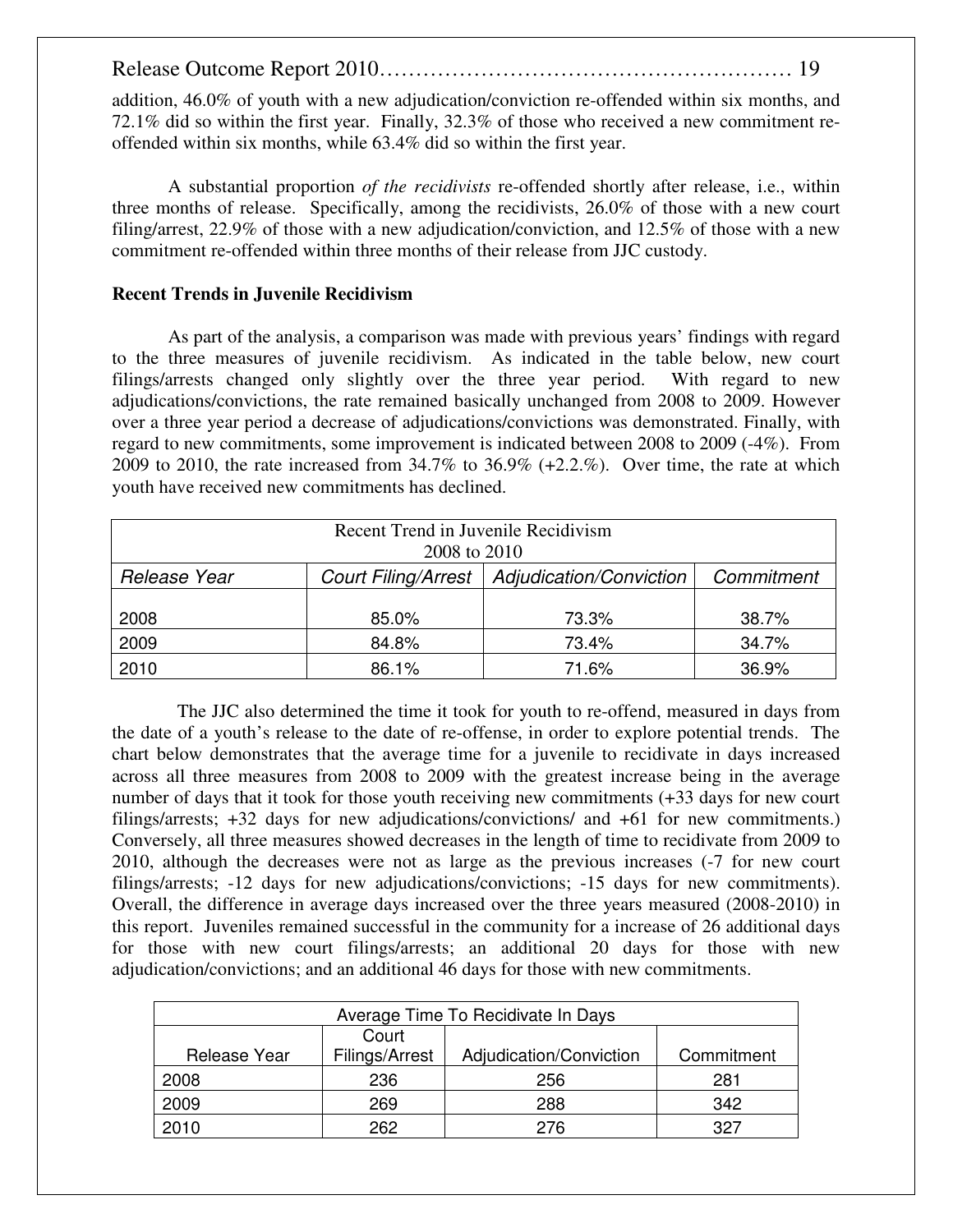|--|--|

#### *Recidivism by Offender Status*

Small to moderate differences were found between committed and probationer youth with regard to their likelihood of recidivating. Committed youth were more likely to receive a new court filing/arrest within the three-year period (committed =  $86.5\%$ ; probationer =  $85.2\%$ ). Committed youth were also somewhat more likely to re-offend and receive an adjudication/conviction (72.9% vs. 69.2%). Finally, committed youth were more likely to reoffend and receive a new commitment (38.1% vs. 34.8%).

With regard to the time it took to recidivate, probationer youth took somewhat longer than committed youth to re-offend for new court filings/arrests (268 days vs. 259 days), and it took probationers slightly longer to re-offend for adjudications/convictions (297 days vs. 265 days). Committed youth, on the other hand, took longer to re-offend for new commitments (340 days vs. 304 days).

#### *Factors Associated with Recidivism*

This recidivism study examined differences between those who did and those who did not recidivate in terms of a limited number of factors (i.e., variables) available for examination. The analysis of bivariate relationships revealed that for the released population examined in this report, among the variables having substantial portions of both committed and probationer youth data available, six factors were associated at a statistically significant level with recidivism within three years (on one or more of the three measures). These factors included gender, race/ethnicity, municipality of residence, number of total adjudications of delinquency, type of committing/admitting offense, and degree of committing/admitting offense. There are two other factors: Reading and Math Proficiencies that indicate differences between recidivists and nonrecidivists, however these differences did not reach the level to be statistically significant or the results were mixed. Additionally, Education Classification Status indicates some recidivating differences between those who are educationally classified vs. those who are not classified that are described below.

*Gender*. Released males were substantially more likely to have recidivated than females; the difference was statistically significant for each of the three measures. The recidivism rate for males was substantially higher for new court filings/arrests within three years of release (87.1% vs. 72.3%,  $p = .005$ ; for new adjudications/convictions (72.7% vs. 55.3%,  $p = .011$ ); and for new commitments  $(38.7\% \text{ vs. } 12.8\%, \text{ p=}.000)$  (move footnote 3 to here).

*Race/Ethnicity*. Released African American youth were most likely to have had a new court filing/arrest (88.1%), followed by Hispanic youth (84.0%), Caucasian youth (76.4%), and Other youth (75.0%). This difference in new court filings/arrests across race/ethnicity shows statistical significance (p=.043). Again African American youth were most likely to have received a new adjudication/conviction (74.5%), followed by Hispanic youth (68.0%), Caucasian youth (58.3%), and Other youth  $(50.0\%)$ . The difference is also statistically significant ( $p=0.018$ ). Finally, the difference for new commitments across race/ethnicity demonstrated a total of 75.0% of youth categorized as Other receiving a new commitment ( $p=0.015$ ), followed by 39.6% of African American youth, 32.8% of Hispanic youth, and 23.6% of Caucasian youth. It should be noted that the Other pertains to a total of 4 juveniles, with 75% representing 3 juveniles.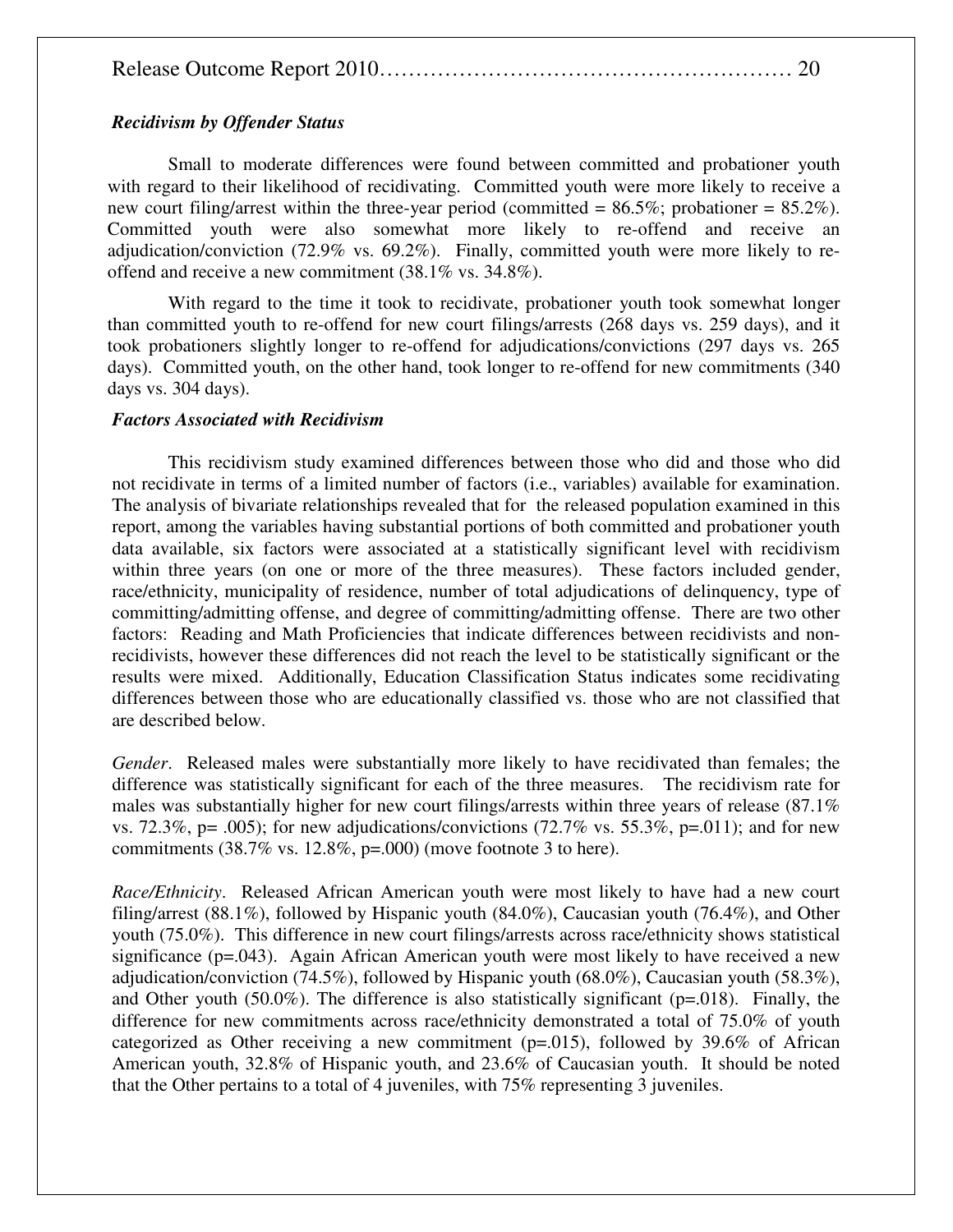As part of the analysis, race/ethnicity was recoded into "minority" and "nonminority" categories (with Caucasian the sole race/ethnicity category coded as nonminority). Those categorized as minority (i.e., youth of color) were more likely to have recidivated, with the differences also reaching statistical significance for all three measures. Minority youth were more likely to have had a new court filing/arrest  $(87.2\% \text{ vs. } 76.4\%, \text{ p} = .012)$ ; a new adjudication/conviction (73.1% vs. 58.3%, p=.009; and a new commitment (38.5% vs. 23.6%,  $p=.013$ ).

*Municipality of Residence*. Released youth were categorized as residing in one of the fifteen most densely populated New Jersey cities (the Urban 15 areas), or not.<sup>4</sup> Statistically significant differences were found for new commitments. Those residing in the Urban 15 areas were more likely than those in non-Urban 15 areas to have recidivated based on new court filings/arrests  $(88.1\% \text{ vs. } 84.1\%, \text{ p} = .129)$ ; new adjudications/convictions  $(73.3\% \text{ vs. } 69.9\%, \text{ p} = .325)$ ; and new commitments (41.3% vs. 32.7%, p=.019).

*Number of Adjudications*. The average number of adjudications of delinquency accumulated by the time of commitment/admission to the JJC (both prior and current adjudications) for the released population was 6.7. The measure for new adjudications/convictions was more statistically significant than the other two measures. The average number for youth who experienced a new court filing/arrest within three years of release was higher than for those who did not  $(7.0 \text{ vs. } 5.2, \text{ p} = .052)$ . The same was true for new adjudications/convictions  $(7.2 \text{ vs. } 5.5, \text{ s}$  $p=.007$ , and for new commitments (7.2 vs. 6.5,  $p=.197$ ).

*Type of Offense*. Youth committed/admitted to the JJC for public order offenses were most likely to have had a new court filing/arrest within three years (90.5%), followed by those entering with CDS offenses (90.2%), Violation of Probation, VOPs (88.6%), weapons offenses  $(87.3\%)$ , property offenses  $(85.6\%)$ , and then persons offenses  $(81.7\%)$ : p=.331. For new adjudications/convictions, the highest rate was for CDS offenses (81.5%), followed by public order offenses (76.2%), VOPs (74.3%), property offenses (73.1%), weapons offenses (69.1%), and, finally, persons offenses  $(65.1\%)$ : p=.041. Finally, for new commitments, the highest rate was for property offenses (46.2%), followed by CDS offenses (42.4%), VOPs (37.1%), weapons offenses (34.5%), persons offenses (32.8%), and then public order offenses (28.6%): p=.191.

*Degree of Offense.* Youth committed/admitted to the JJC for 3<sup>rd</sup> degree and VOP (which have no designated degree) offenses were most likely to have had a new court filing/arrest within three years (88.6%), followed by those entering with disorderly persons or petty disorderly persons offenses (DP/PDP) (86.8%),  $2^{nd}$  degree offenses (85.6%),  $4^{th}$  degree offenses (84.3%) and finally,  $1<sup>st</sup>$  degree (74.6%). The difference in new court filing/arrest by degree of offense was not statistically significant (p=.145). For new adjudications/convictions, the highest rate was for youth with  $3^{rd}$  degree offenses (78.2%), followed by DP/PDP offenses (76.3%), VOPs  $(74.7\%)$ ,  $4^{\text{th}}$  degree  $(70.6\%)$ ,  $2^{\text{nd}}$  degree offenses  $(66.1\%)$  and then  $1^{\text{st}}$  degree offenses  $(58.2\%)$ . The difference is statistically significant (p=.011). Finally, for new commitments, youth with  $4<sup>th</sup>$ degree offenses had the highest recidivism rate (43.1%), followed by  $3<sup>rd</sup>$  degree offenses (43.0%), VOPs (37.3%),  $2<sup>nd</sup>$  degree (31.7%), DP/PDP offenses (31.6%), and 1<sup>st</sup> degree offenses  $(31.3\%)$ . The difference in new commitments was not statistically significant (p=.238).

*Reading Proficiency (Grade Level Equivalency).* The MAP Reading Test is a standardized assessment tool used as an indicator of preparedness for NJ high school proficiency exams. It is considered to be one of several available ways to assess academic achievement. The average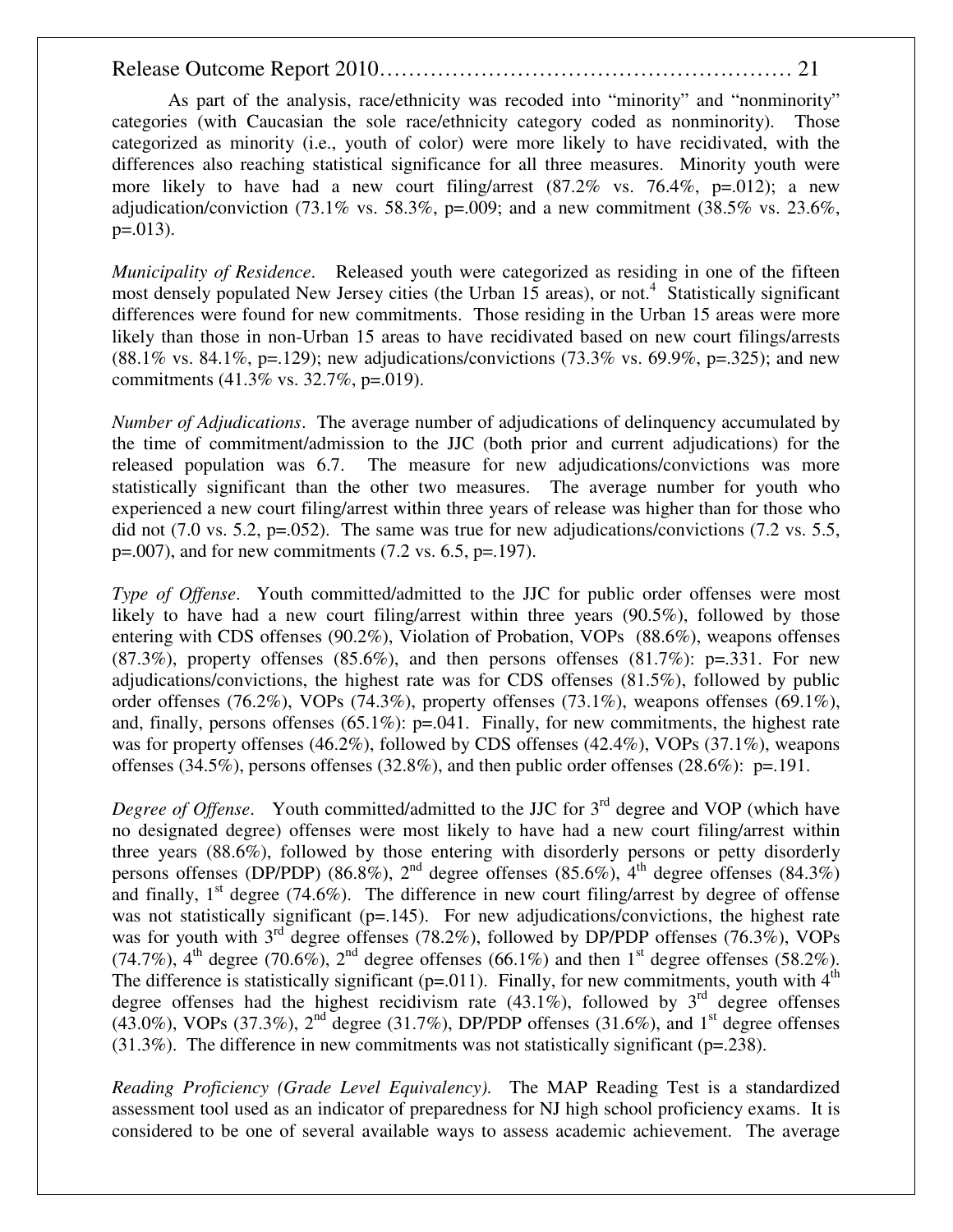grade level equivalent for Reading based on the MAP Test was 6.0. Statistically significant differences were not found for all three measures. For new court filings/arrests, the average grade level for recidivists was lower  $(5.9 \text{ vs. } 6.6, \text{ p} = 0.246)$ . The same was true for new adjudications/convictions  $(6.0 \text{ vs. } 6.1, \text{ p} = .779)$ . For new commitments the grade level for recidivists was higher  $(6.4 \text{ vs. } 5.8, \text{ p} = .514)$ .

*Math Proficiency (Grade Level Equivalency).* The MAP Math Test also serves as an indicator of preparedness, here with regard to the area of Math proficiency. The average grade level equivalent for Math based on the MAP Test was 6.2. Statistically significant differences, again, were not found for all three measures. For new court filings/arrests, the average grade level for recidivists was lower (6.2 vs. 6.3, p=.638). For new adjudications/convictions the average grade level for both were the same (6.2 vs. 6.2, p=.793). For new commitments the grade level for recidivists was higher  $(6.6 \text{ vs. } 5.9, \text{ p} = .263)$ .

*Education Classification Status (Special Education).* For the overall released youth population, 51.7% were classified to special education, while the remaining 48.3% received regular education activities. For new court filings/arrests, 86.6% of the educationally classified youth recidivated compared with 85.3% of those not classified. For new adjudications/convictions, 72.8% of the educationally classified youth recidivated compared with 70.3% of those not classified. Finally, for new commitments, 39.8% of the educationally classified youth recidivated compared with 33.9% of those not classified.

 Finally, in addition to the recidivism analyses, several additional characteristics of released juveniles were examined, with a primary concern for their relationship *with the new court filings/arrests measure*. The focus of the further analysis was on areas of youths' functioning and needs. For these additional variables, data is collected either exclusively or largely on JJC's committed youth (rather than on JJC's probationers). As a result, the findings are relevant largely for the JJC's committed population.

- Recidivists were found to score more highly on the JJC's Initial Classification  $\&$ Custody Document (ICCD) which guides placement decisions and serves as a broad measure of risk for subsequent behavior problems. The average ICCD score for recidivists was 12.3, compared with 11.8 for non-recidivists ( $p=.285$ ).
- Recidivists were found to have higher need scores than non-recidivists regarding substance abuse, 4.0 vs. 3.8; educational/vocational, 3.5 vs. 3.3; and attitudes/behaviors, 1.8 vs. 1.5. On the contrary; non-recidivists had higher need scores than recidivists regarding family/household, 3.8 vs. 3.6. In the areas of peers/role models and medical/physical health, both recidivists and nonrecidivists were the same. The Comprehensive Informational Assessment tool assesses levels of need on eight separate life domains along with an overall assessment of total need. The domains include: family/household; educational/vocational; substance abuse; peers/role models; attitudes/behaviors; use of time/leisure activity; medical/physical health; and psychological/mental health. None of the remaining need areas were found to have a statistically significant relationship with new court filings/arrests.
- Recidivists and non-recidivists were found to have the same number of staff assessed areas of need based on the CIA (5.0 vs. 5.0, p=019).
- Recidivists had a somewhat lower composite score of functional intelligence than non-recidivists (83.3 vs. 83.5,  $p=.028$ ), based on the Kaufman Brief Intelligence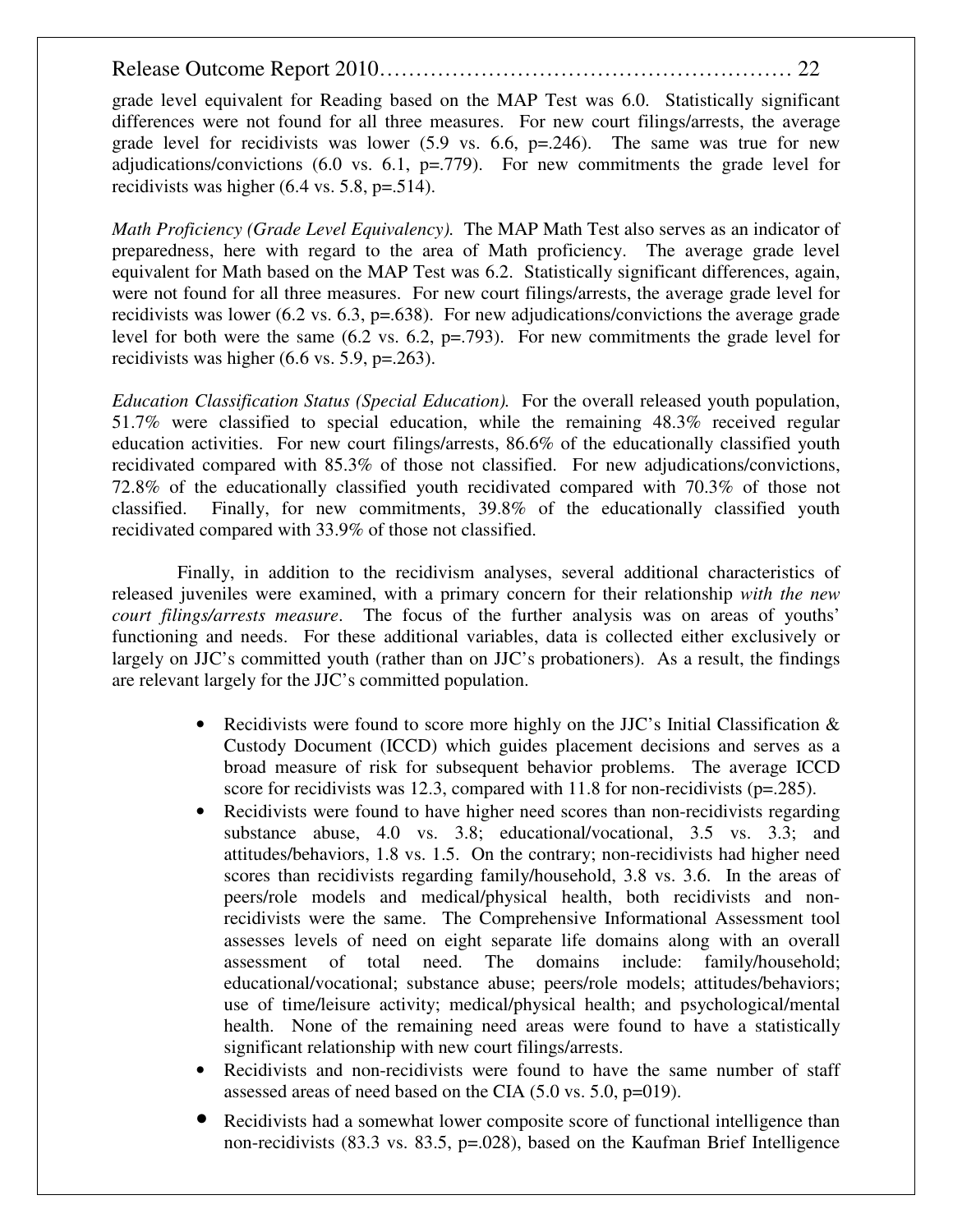Test (KBIT). The average score for the released population on the KBIT was 83.3. Test results indicated that the JJC youth typically functioned well below the average range in terms of intelligence.

## **CONCLUSION**

 $\overline{a}$ 

This report is the fourth in a series of reports measuring various outcomes relative to New Jersey's adult and juvenile offender populations and meets a legislative mandate. To this end, the New Jersey Department of Corrections (NJDOC), the New Jersey State Parole Board (NJSPB) and the Juvenile Justice Commission (JJC) examined the recidivism of a select cohort of offenders (juvenile and adult) released from the custody of each respective law enforcement agency in calendar year 2010. In addition to measuring overall recidivism levels, this report describes adult and juvenile cohort characteristics, as well as analyzes those factors associated with recidivism. Both supervised (NJSPB) and unsupervised (NJDOC) releases were examined.

The NJDOC defines recidivism in agreement with the Department of Justice, Bureau of Justice Statistics and the Pew Center on the States, while the JJC defines recidivism in accordance with the National Council of Juvenile Correctional Administrators (CJAC). For the juvenile analysis, recidivism was defined as "a new offense that would be a crime if perpetrated by an adult, committed by a previously-adjudicated youth who has been released from a program or returned to the community." For the adult analysis, recidivism was tracked on rearrest, reconviction, reincarceration and technical violations. All analyses presented the overall recidivism rates up to 36 months post release.

For adult offenders in 2010, the State of New Jersey maintained the same recidivism rates from 2009 for both rearrests and reincarcerations, 53% and 32% respectively. However, there was a minor upward trend in the rate of reconvictions, moving to 42%. This represents a 7.6% increase in the percentage of reconvictions. The time to recidivism for the supervised, unsupervised and total samples is consistent with previous years. Despite the minor upward trend in reconvictions in the current sample, the rates identified for the 2010 release cohort are lower than national estimates. A recent Bureau of Justice Statistics report followed inmates released in 30 states in 2005.<sup>2</sup> After a three year period, 67.8% of inmates were rearrested and 45.2% were reconvicted. Further, 49.7% of inmates experienced a return to prison, defined as an arrest that resulted in a conviction with a disposition of a prison sentence or offender return due to a technical parole violation. This places New Jersey below the estimates for these 30 states.

 For this report, the Juvenile Justice Commission followed the justice system activity of its released youth for three full years after each had been released from custody. Specifically, at the three-year point, 86.1% of the youth released resulted in a court filing/arrest, 71.6% resulted in a re-offense leading to an adjudication/conviction, and 36.9% resulted in a re-offense leading to a new commitment to the JJC or to State prison. An examination of juvenile recidivism rates over a three year period (2008 to 2010) for adjudication/conviction generally remained stable. The three year period showed slightly mixed results in court filing/arrests and new commitments in 2010.

<sup>2</sup> Durose, M., Cooper, A., & Snyder, H. (2014). Recidivism of Prisoners Released in 30 States in 2005: Patterns from 2005 to 2010. Bureau of Justice Statistics, US Dept of Justice, & Office of Justice Programs.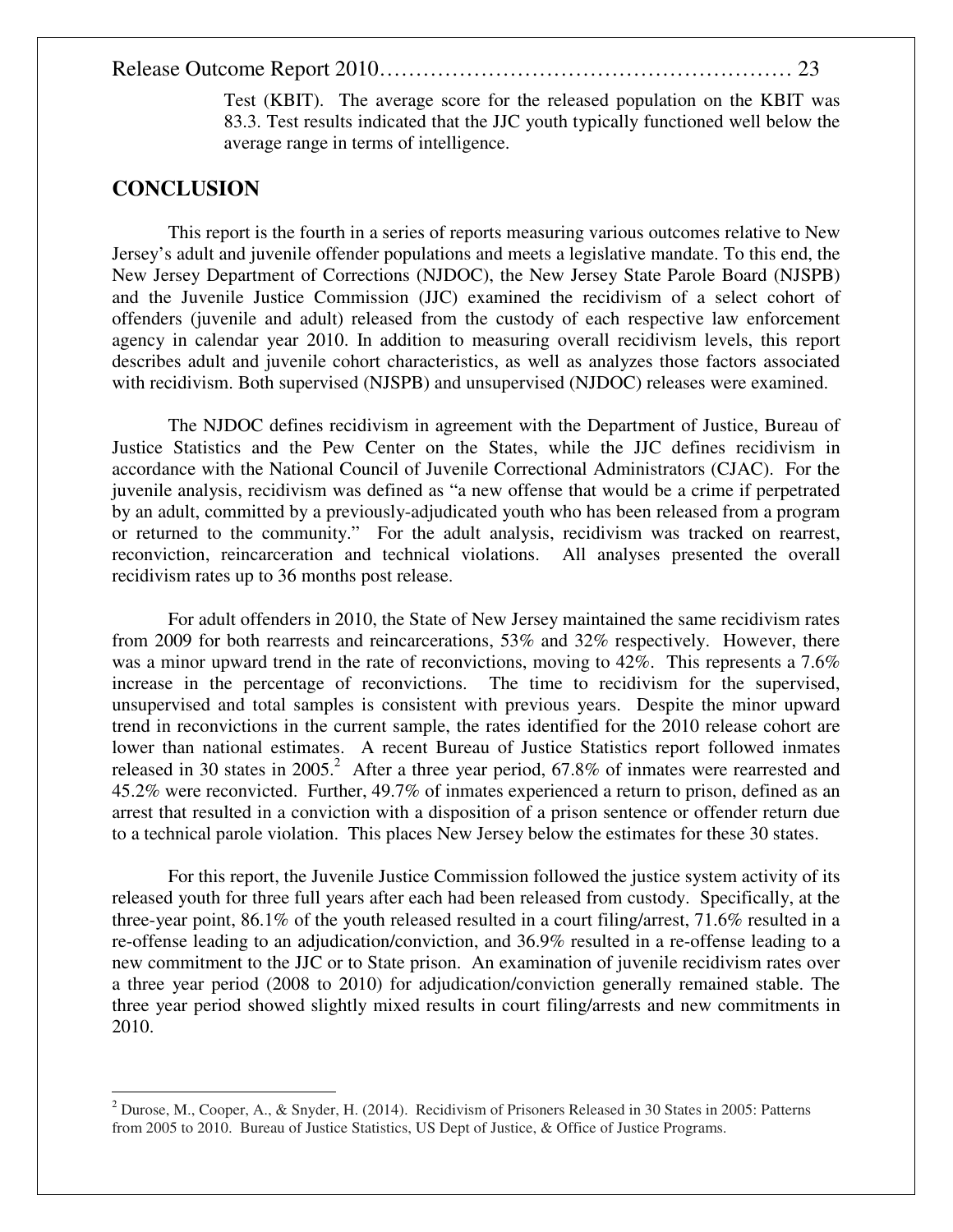To provide context for the results, it is worth noting that the juvenile justice literature reports that juveniles placed in State correctional programs across the country return to offending and to the correctional system at high rates, and often very quickly. The extent of identified personal, family and community/neighborhood risk factors faced by youth placed with the JJC underscores the challenges to achieving sustained, successful reintegration back to the community.

 What is clear from the findings is that many youth begin to re-offend in the early months after their release from custody. Specifically, by the time youth had been released for three months, 22.4% of the released youth had a new court filing/arrest, 16.4% re-offended and were subsequently adjudicated/convicted, and 4.6% re-offended and were subsequently committed. With regard to all three measures it took recidivating youth longer to re-offend in 2010 than in 2008. On the contrary; it took recidivating youth longer to re-offend in 2009 than in 2010.

In addition to investigating recidivism by release type and time to failure, demographic and incarceration variables were measured to identify which factors are associated with recidivism, and if related, their level of influence. For the adult cohort, several variables were found to be associated with recidivism. These variables include age at release, race/ethnicity, gender, prior correctional history, length of time served, type of committing/admitting offense, and intake LSI-R score. In criminological research, age is considered a significant contributor to recidivism in that offenders tend to age out of crime; this expected trend was followed in the current cohort. Results of statistical analyses indicate that the recidivists in the current sample were younger than those offenders who did not recidivate. Race was also found to be associated with recidivism, in that African-Americans were more likely to have a rearrest within the 36 month follow-up when compared with Caucasian, Hispanic, and "other" offenders, both proportionally within and between groups. The majority of offenders with a rearrest had at least one prior state commitment, and those offenders who served shorter sentences were more likely to recidivate. Offenders who committed property and "other" crimes at admission had an increased probability of a new arrest when compared to drug offenders, with property crimes maintaining the highest odds of rearrest. Finally, an offender's LSI-R score proved to predict rearrest, and showed a positive correlation: as an offender's risk score increased, so did the odds of a rearrest.

Within the NJDOC cohort, there were differences between those who did recidivate and those who did not. Approximately 68% of offenders did not return to prison within the 3 year analysis of this report. These offenders have likely returned to their communities as productive citizens and this is worth noting. The programs that the NJDOC offers to inmates are substantial in size and value, including academic and certification courses. Data collection on these types of courses, as well as the over 1,000 classes offered, is in its early phases.

The JJC study also examined differences between those who did and those who did not recidivate within three years of release. In the overall analysis of bivariate relationships, six factors were identified as being significantly associated with recidivism as measured by new court filings/arrests. They included: gender (males recidivated at higher rates); race/ethnicity (minority youth (i.e., youth of color) recidivated at a higher rate than Caucasian youth; municipality of residence (those residing in the 15 most populated municipalities recidivated at higher rates than those who resided elsewhere); number of delinquency adjudications (those having a greater number of prior and current delinquency adjudications) recidivated at higher rates); type of offense (those with public order offenses at admission/commitment were the most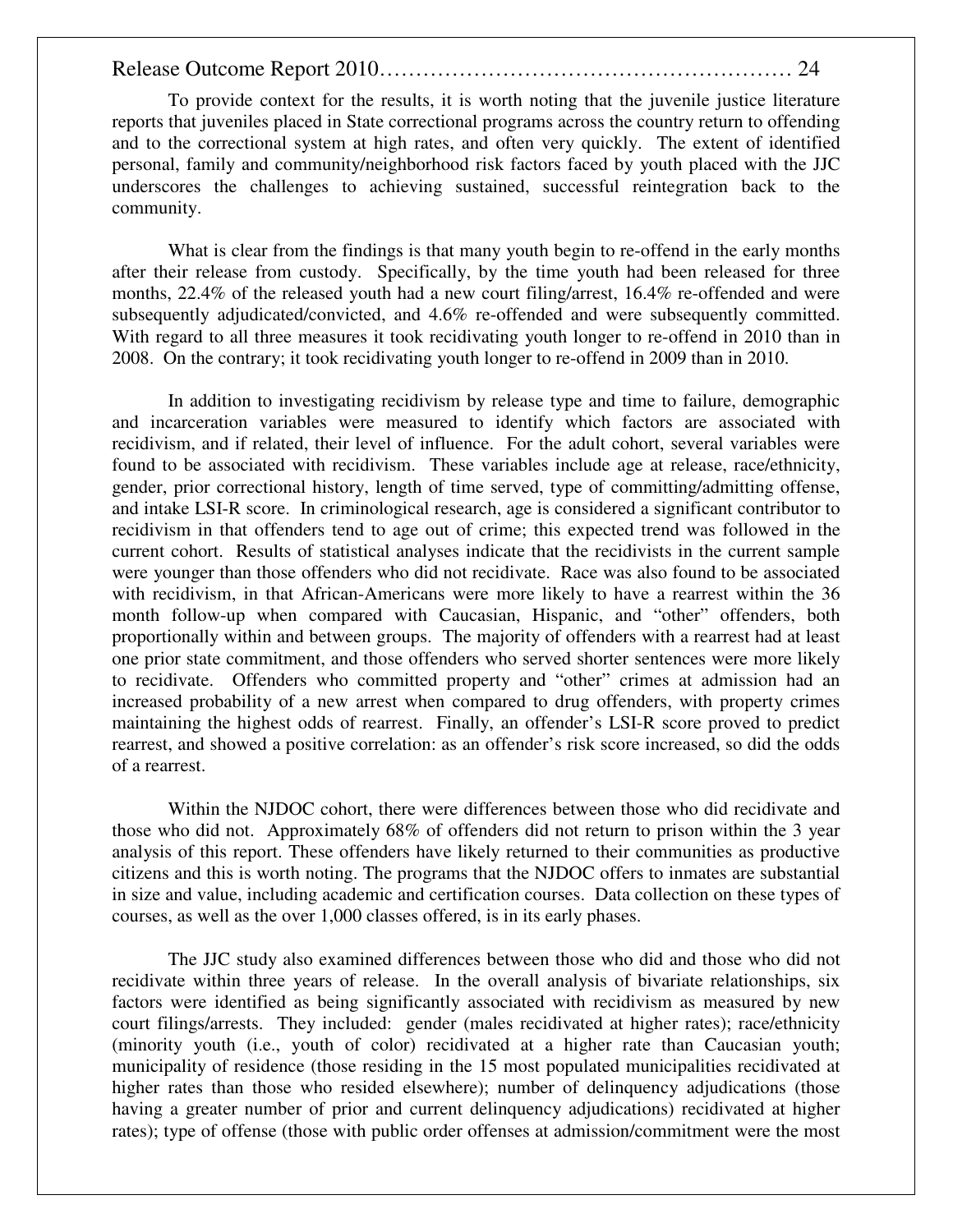likely to recidivate); and degree of offense (those with  $3<sup>rd</sup>$  degree along with Violation of Probation offenses at admission/commitment had the highest rate of recidivism).

 As policymakers galvanize attention toward proven program approaches to reduce criminogenic behavior, the NJDOC, SPB and JJC will adhere to their mission statements and continue the efforts to keep both adult and juvenile offenders from returning to a life behind bars. Commitment to this goal ensures safer communities and provides a benchmark for future success. As these three agencies move forward with safeguarding the public, they will continue to cultivate programs which will continue the downward trend of recidivism. Since most offenders in prison will return to the community, law enforcement professionals and educators will continue to assist these offenders while they are incarcerated to prepare for life upon reentry.